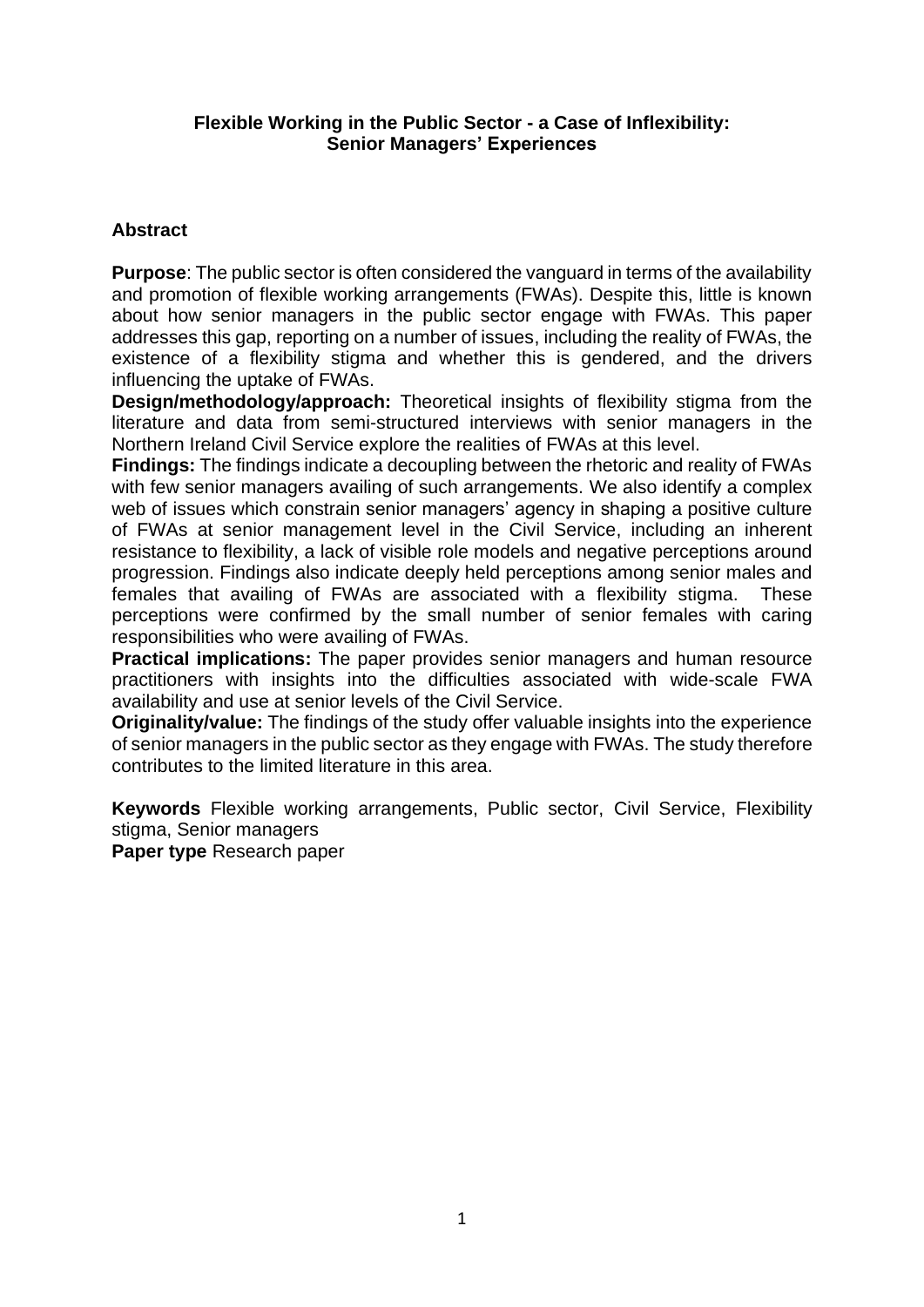#### **Introduction**

The issue of work-family conflict has received considerable attention in the literature over the last two decades (Byron, 2005; Shockley et al, 2017). Describing a situation in which the demands or pressures from the work and family domains are incompatible with each other (Greenhaus and Beutell, 1985), work-family conflict has been associated with a range of negative outcomes including burnout, a lack of job satisfaction and occupational well-being (Blanch and Aluga, 2012; Dishon-Berkovits, 2014). Flexible working arrangements (FWAs) are increasingly being used by organisations as a means of enabling workers to reconcile work and family commitments (Cooper and Baird, 2015; Chung and van der Lippe, 2020). Defined "as any one of a spectrum of work structures that alters the time and/or place that work gets done on a regular basis" (Workplace Flexibility 2010, 2006, p1), FWAs enable employees to exercise control over either the timing (i.e., when) or location (i.e., where) of their work (Kelly *et al.,* 2011). With respect to flexibility over the timing of work, FWAs provide for "flexibility in the scheduling of hours worked" (e.g., flexitime, compressed hours) or "flexibility in the amount of hours worked, such as part-time work and job-shares" (Workplace Flexibility 2010, 2006, p.1). Flexibility over place of work, on the other hand, relates to the physical location of work, such as working at home or at a satellite location (Houghton *et al.,* 2018). While this type of flexibility has become more prevalent recently due to the COVID-19 pandemic, this study focuses on flexibility of timing only.

Despite an increase in the provision of FWAs in organisations, uptake by employees has been demonstrated to be problematic and simply having such arrangements in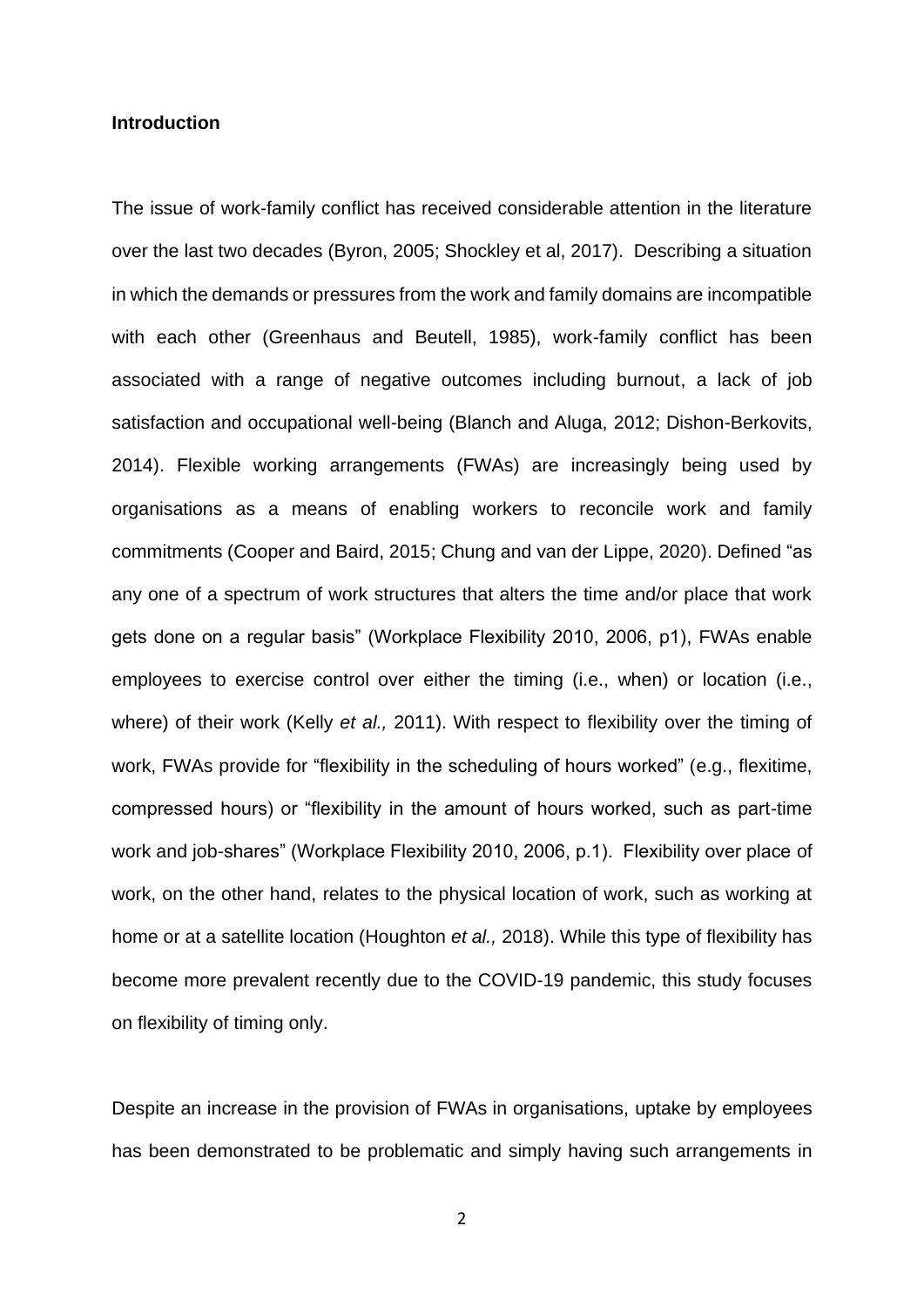place does not mean that employees will avail of them (Stone and Hernandez, 2013; Williams *et al.,* 2013; Williams *et al.,* 2017; Chung, 2020). Additionally, reflecting their complexity, mixed messages emanate from the literature regarding the benefits of FWAs. Thus, while some studies identify benefits to workers using FWAs (Kim and Wiggins, 2011), others find that those who avail of them are stigmatised and penalised (Williams *et al.,* 2013). Furthermore, while some studies report that the stigma surrounding FWAs predominately affects women, others identify that it affects both sexes (Rudman and Mescher, 2013). It is also claimed that the problems associated with FWAs affect lower-level workers since senior workers have more control over their work schedules (Kossek *et al.,* 2005) and that senior roles cannot be accommodated on a flexible basis (Williams *et al.*, 2013). An explanation for the inconsistencies reported is provided by Williams *et al.,* (2013) who claim that flexibility stigma differs for stratified classes of work and the triggers for and consequences of stigma differ across classes (Reskin and Padavic, 2002). Therefore, the findings of a study on a particular class may not be generalisable to the working population.

While a number of studies provide insights on the realities of FWAs and the existence of a flexibility stigma within private sector organisations (e.g., Onken-Menke *et al.,*  2018), fewer studies investigate the experiences of public sector workers at senior levels (Hall and Atkinson, 2006; McDonald et al., 2008; Colley, 2010), specifically those employed in the Civil Service, a significant public sector employer<sup>1</sup>. This is surprising as the public sector is perceived at be at the forefront of the promotion of FWAs and a better work-life balance (Kim and Wiggins, 2011). This study addresses

<sup>1</sup> The Civil Service is the permanent administration structure underpinning governments. It does not change when different political parties are elected to government. It is a significant employer worldwide, representing anywhere between 8% to 92% of all public sector employment (OECD, 2021, p.103).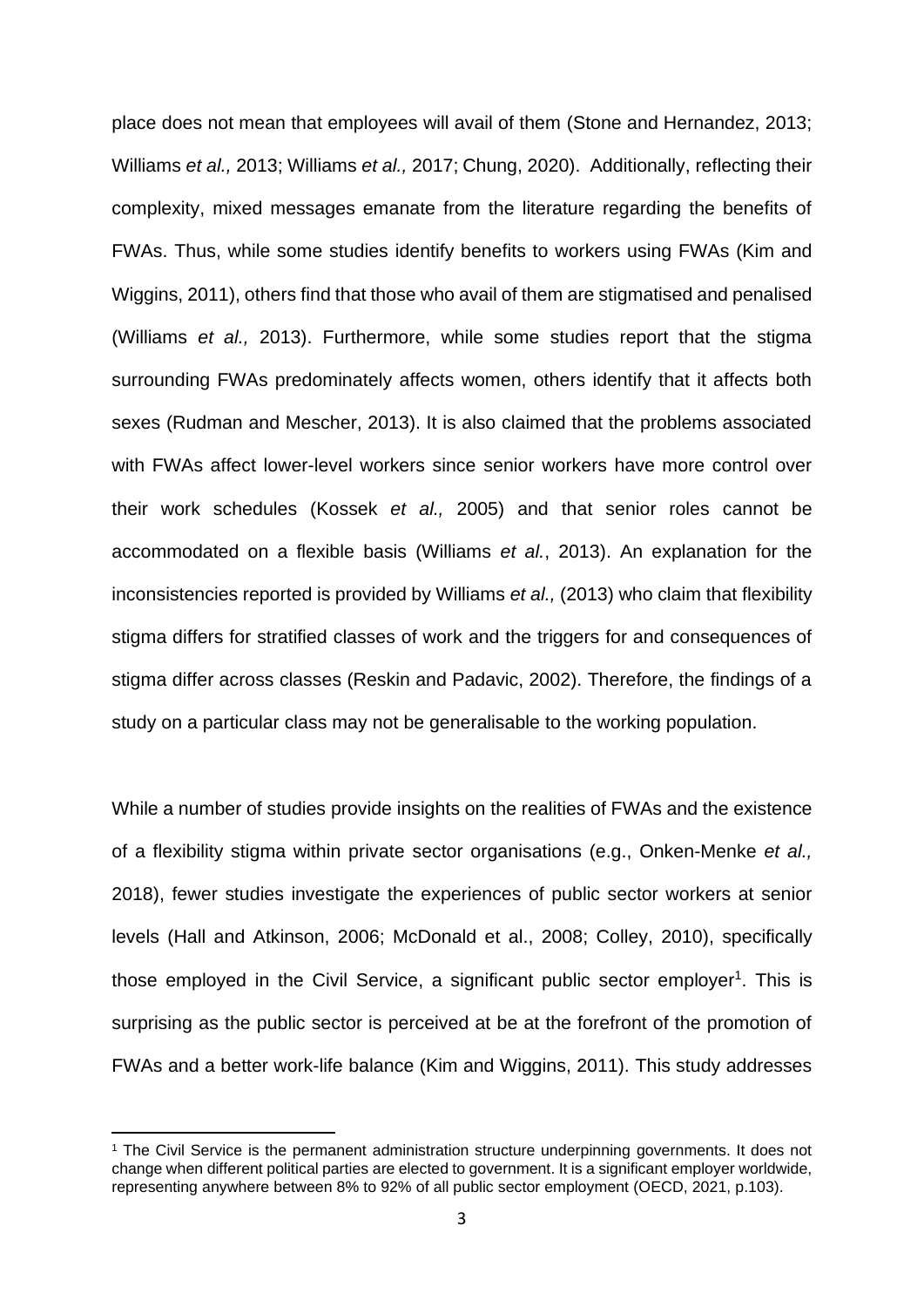this gap by drawing on data from 50 interviews with senior managers employed in the Northern Ireland Civil Service (NICS). In doing so, the study contributes to the literature by reporting on the realities of FWAs at senior levels in the public sector. The study has a number of aims. First, to provide insights into the realities of FWAs for senior managers in the public sector. Second, to investigate if a flexibility stigma exists in the public sector, including whether it is a gendered issue. Finally, to provide insights on the drivers influencing the uptake of FWAs at senior levels of the public sector. Insights from this research should inform human resources (HR) policymaking in respect of the design of public sector senior roles to ensure they are fit for purpose for today's workforce and that the principles of equality and fairness are not inadvertently being undermined. The remainder of the paper is structured as follows. In the next section we review the literature on FWAs and flexibility stigma, including that related to gender. We then present a discussion of the research methodology before outlining the study's findings. Finally, we draw conclusions and identify implications of the research.

## **Flexible Work Arrangements and Flexibility Stigma**

Flexible working has been shown to be beneficial in terms of contributing to a better work-life balance, increased productivity, reduction in workplace stress and improved job satisfaction by addressing work and personal life conflicts (Kim and Wiggins, 2011; DeSivatte and Guadamillas, 2013; Chung 2019; Chung and van der Lippe, 2020). A body of research has investigated the drivers which impact the uptake of FWAs. Drawing on Kelly and Kalev's (2006) notion of a decoupling of policy and practice, Cooper and Baird (2015) reported a "significant implementation gap" (p.568) between flexible working policy and practice within two large Australian private sector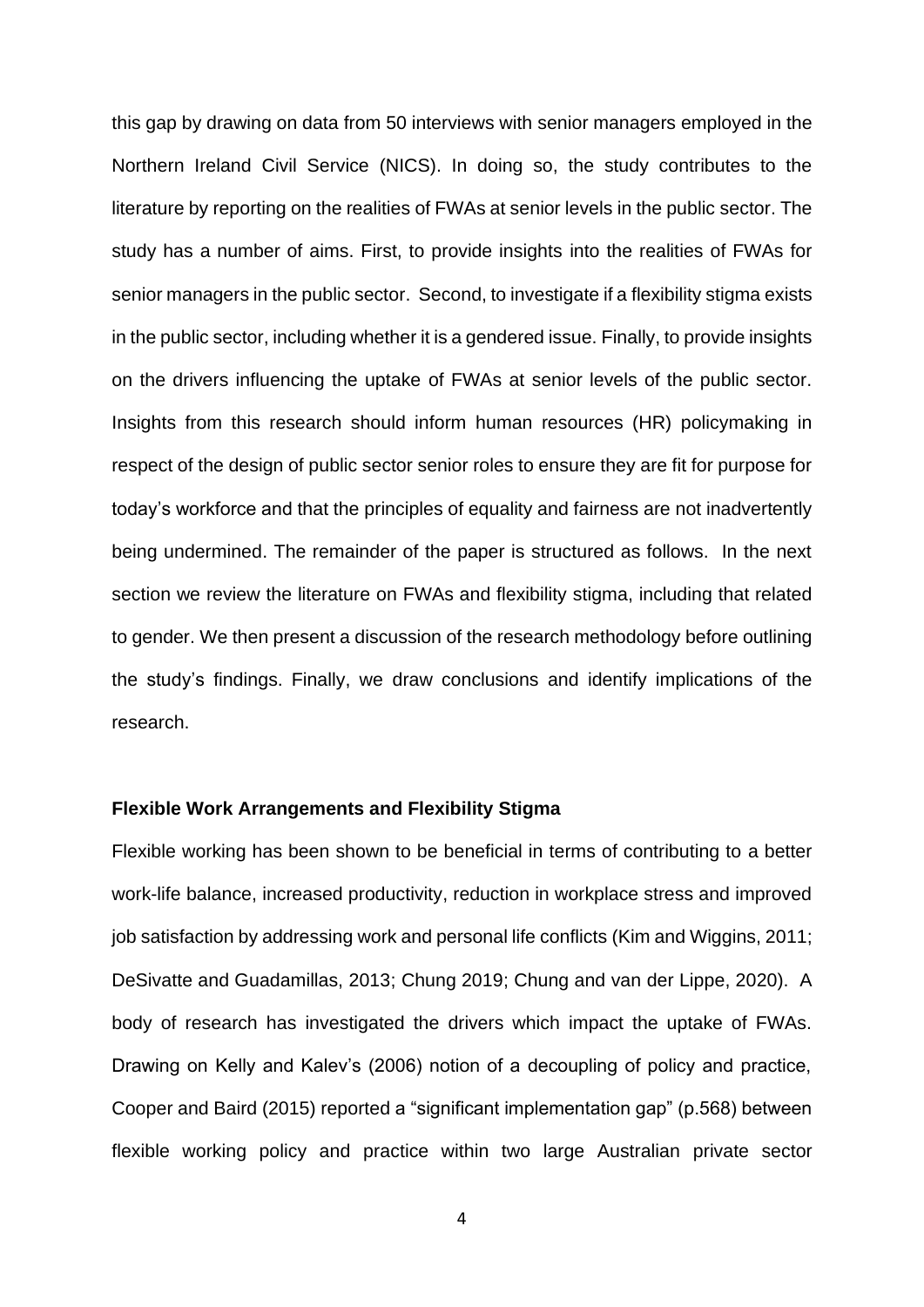organisations, potentially as a result of low levels of knowledge about such policies. Flexibility stigma is a common explanator (Williams *et al.,* 2013), however, other influences are observed. Since the tone for the success of organisational policies is often set at the top, evidence suggests that organisational and managerial (or supervisory) support plays a key role in shaping access to FWAs (Colley, 2010; Kossek et al., 2010; Sweet et al., 2014; Sweet et al., 2017). Organisation and managerial support raises awareness of the business benefits of FWAs and how such arrangements can enhance employee retention, commitment and productivity, (Anderson and Kelliher, 2009; Colley, 2010; Sharma and Yadav, 2019). It can ensure that FWAs are available to everyone at all levels, that there is awareness of the successful implementation of policy and that flexible workers should not be disadvantaged when it comes to promotion (Anderson and Kelliher, 2009).

Studies also point to the importance of how flexible working policies are implemented and the extent to which they are supported by a strategic planning process (Tomlinson and Gardiner, 2009; Sweet et al., 2014; Zafari et al., 2019). For example, drawing on interview data with managers in UK private and public sector organisations, Tomlinson and Gardiner (2009) reported that where the strategy on FWA takes "a traditional employee-centred personnel management approach" (p.683) that highlights benefits to employees only, then minimal organisational support is evident. In contrast, where a clear strategic business rationale for FWA policies exist, managers are more likely to actively support implementation. Therefore, a key driver in the creation of "a cultural environment that increases the permissibility to request and use FWAs" (p.117) is an appropriate strategy (Sweet et al., 2014).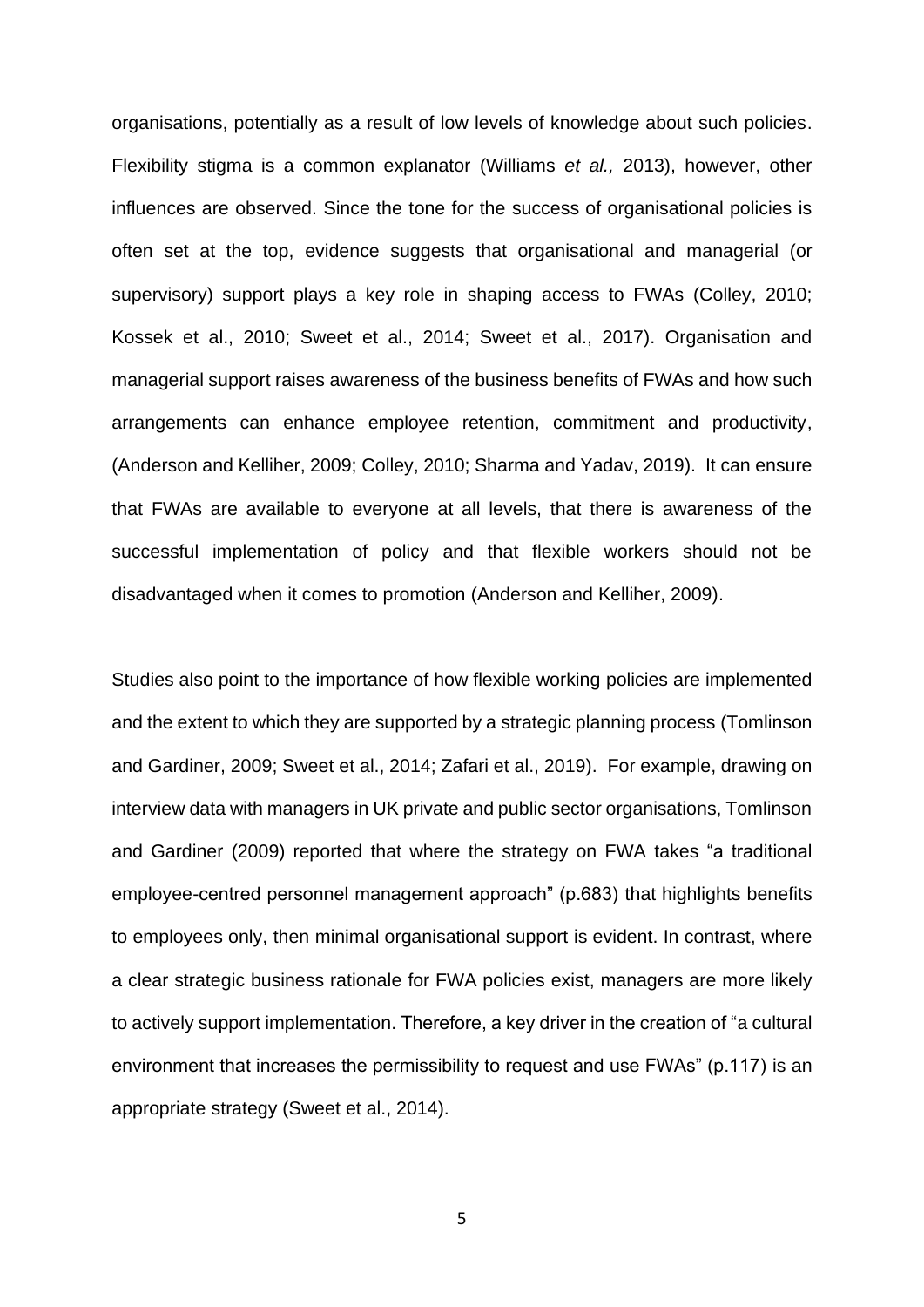HR departments have also been found wanting, with a lack of flexibility in job design identified as relevant to the effective implementation of FWAs. For example, Cooper and Baird (2015) found a reluctance among supervisors to reconsider workloads when women move from full-time to reduced hours, with the result that this creates "significant workload gaps" (p.579). This subsequently results in unrealistic workloads, underperformance and the potential for reprimands. The issue of job redesign is particularly problematic with respect to senior roles due to the nature of the role. For example, while senior managers in an Irish call centre afforded themselves a certain amount of informal flexibility, they argued that their jobs could not be undertaken on a part-time or reduced hours' basis (Murphy and Doherty, 2011). Similarly, senior managers in an Australian insurance company argued that the need to be constantly visible inhibited the use of FWAs at senior levels (Williams *et al.,* 2017). Limited scope for job redesign was also noted in a study on United States (US) industries, wherein some managers identified support for role redesign to reduce workloads, with reduced hours and pay that enabled the individual to remain on a particular career path, but only when the worker was a high performer, difficult to replace, flexible to their employers' commitments and the arrangement was not disruptive (Kossek *et al.,* 2016). A consequence of these perceptions is that there is a lack of role models, for example, Williams *et al.,* (2017) reported that only one out of 14 senior managers interviewed availed of FWAs. Therefore, the lack of role models who avail of FWAs, particularly males employed at senior levels, is seen as problematic for their wider use in organisations (Chung and van der Lippe, 2020).

Even where no formal flexible working policy exists, managers are perceived as the 'gatekeepers' of FWA use (Ryan and Kossek, 2008; Sweet et al., 2017) with significant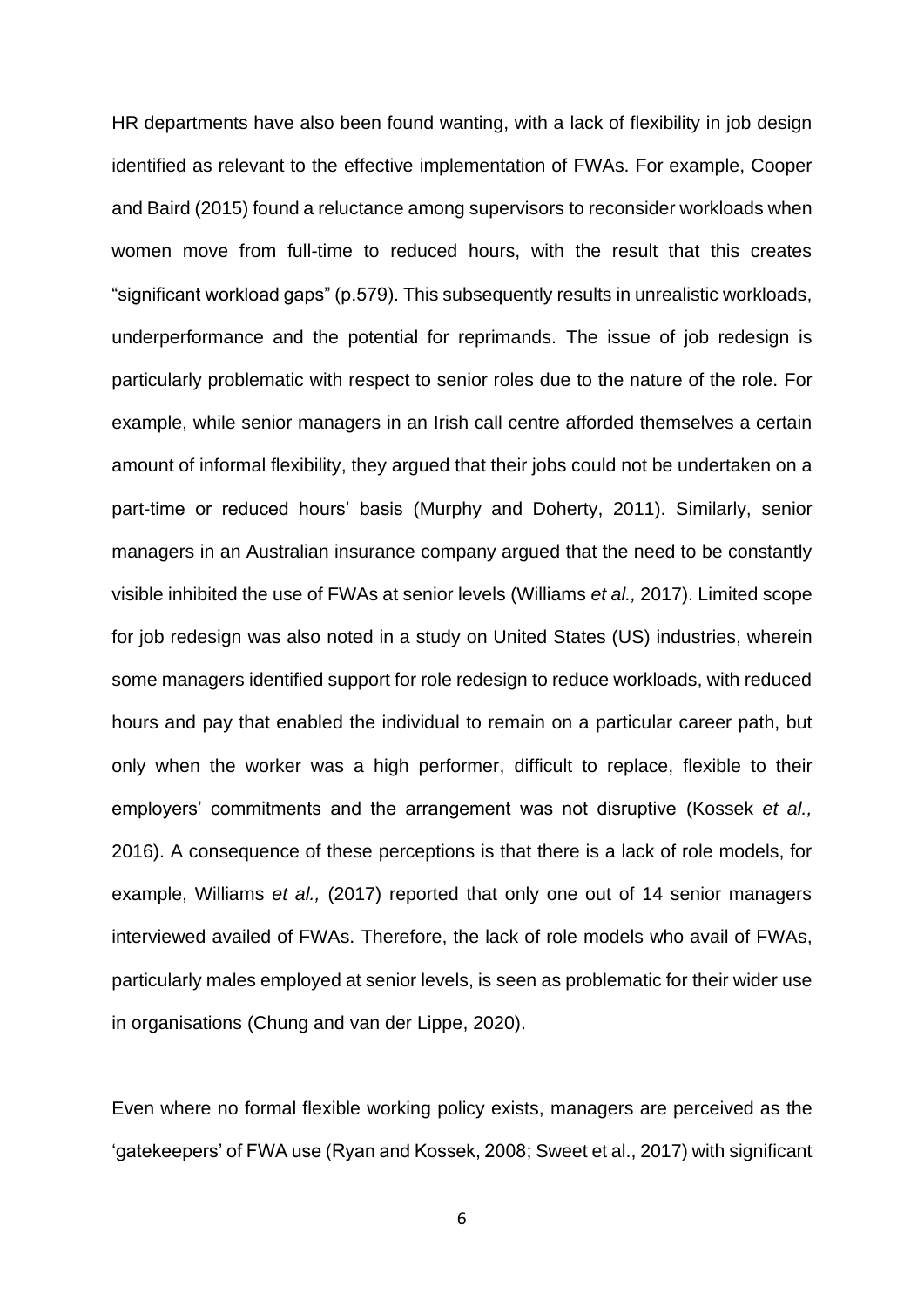influence over whether informal FWAs are permitted (Wharton et al., 2008; Golden, 2009). Given that managers have high levels of discretion to decide who gets access to such arrangements (Kelly and Kalev, 2006), managers' attitudes to FWA have thus been argued to be as important as the existence of formal policies themselves (McNamara et al, 2012). Some studies have examined influences on managers attitudes to FWAs. For example, drawing on two surveys of US managers within a large financial activities company, Sweet et al., (2017) reported that managers' attitudes to FWAs are malleable and can be influenced over time. Specifically, managers with greater experience of supervising workers availing of FWAs "have more favourable attitudes regarding FWAs and less concern with negative consequences" (p.66). Furthermore, increasingly favourable attitudes and use of FWAs were found where managers' peers supported FWAs. Sweet et al., (2017) conclude that their findings "offer support for advocacy of FWAs on the basis of a positive spiral of affirmation that connects experience and attitudes towards FWAs" (p.50).

Implicit hostility towards flexible workers has also been uncovered by the literature. To that end, studies have identified the existence of a 'flexibility stigma' which "reflects deep cultural assumptions that work demands and deserves undivided and intensive allegiance" (Williams *et al.,* 2013, p.211). A flexibility stigma reflects a belief that managers and co-workers perceive flexible workers as less devoted to their work (Williams *et al.,* 2013), lacking in organisational commitment (Leslie *et al.,* 2012) and creating additional work for those not working flexibly (Chung, 2020). Flexible workers are thus stigmatized and more likely to face discrimination from managers or coworkers (Williams *et al.,* 2013) as they deviate from employers' 'ideal-worker' norms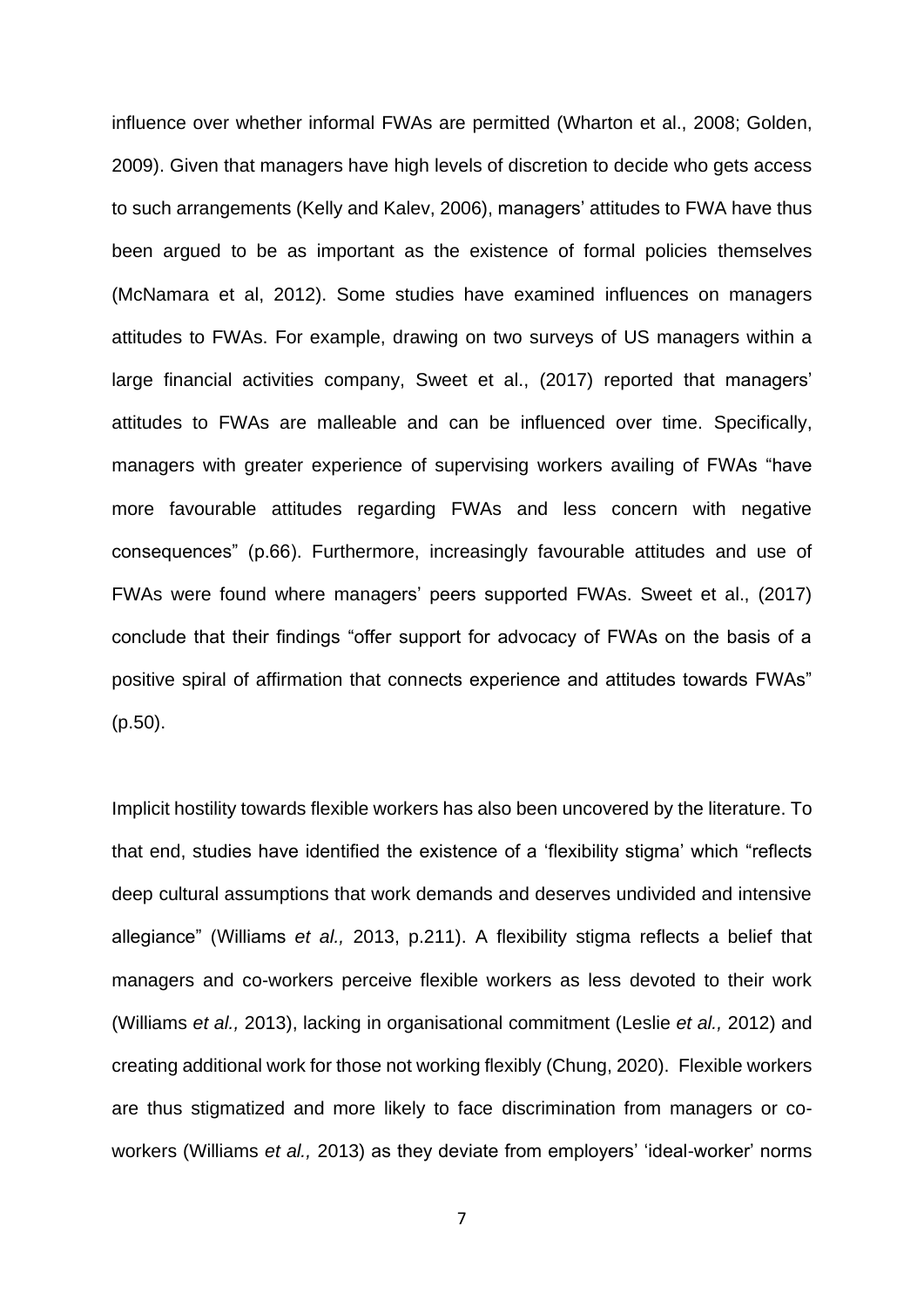of long hours and total commitment to the organisation (Acker, 1990). Consistent with this view, studies have reported that flexible workers have lower performance evaluations (Wharton *et al.,* 2008), lower wages (Glass, 2004) and fewer promotions (Cohen and Single, 2001). Furthermore, Dick (2004) reported that conflicting needs and expectations inevitably occur between meeting the demand for part-time schedules and managing operations, with the result that managers find themselves "between a 'rock and a hard place'" (p.316).

#### **Gender**

Flexibility stigma is reported to be stronger when workers seek FWAs for family reasons, relative to other reasons such as health (Williams *et al.,* 2013). Consequently, it is claimed that FWAs play a significant role for women as they are more likely than men to shoulder family caring responsibilities (Connell, 2005; Chung and van der Horst, 2018). While a number of studies have reported on the gendered nature of the flexibility stigma, they report mixed results. For example, studies have found strong evidence of a flexibility stigma for women using FWAs to manage family responsibilities in professional or executive roles (Stone and Hernandez, 2013; Blair-Loy, 2003) and low-paid work (Dodson, 2013). Professional and executive level women also report feeling disillusioned and considered leaving work when using FWAs (Stone and Hernandez, 2013). Evidence of a flexibility stigma for men is also reported in the literature. While Coltrane *et al.'s* (2013) study found strong support for a flexibility stigma for men taking career breaks or reducing their working hours, their findings indicated that this stigma is relatively gender neutral. In contrast, Vandello *et al.,* (2013) confirmed a stronger flexibility stigma for men availing of FWA who are viewed as gender deviants. Finally, Rudman and Mescher (2013) reported that males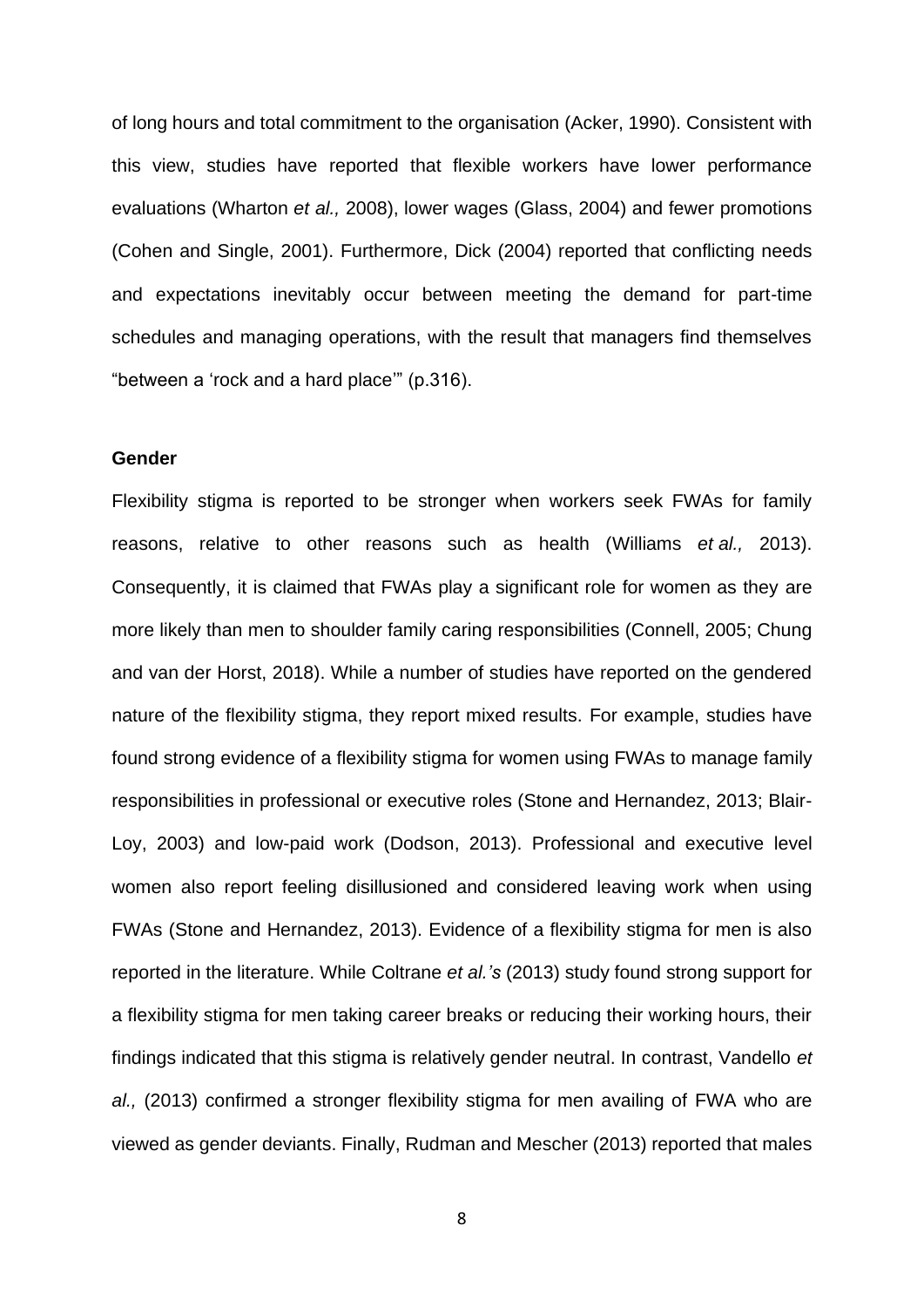who requested family leave suffered a femininity stigma, resulting in organisational penalties such as a lack of promotion and other opportunities.

In other research examining flexibility stigma, Munsch (2016) used a controlled experiment and tested a variety of attitudes towards FWAs. Drawing on a sample of 656 US adults, participants viewed employees who made requests for FWA more negatively than those that did not. Interestingly, while both men and women who requested FWAs for childcare reasons were viewed more favourably than those making FWA requests for other reasons, "men who made flexplace [e.g., working from home requests for childcare reasons were perceived as more respectable, likeable, and committed than women who made the same request" (p.1585).

Further insights into flexibility stigma are provided by more recent research by Chung (2020) who argued that institutional and gender normative contexts are important drivers in influencing access to FWAs. She stated that the division of labour in the UK is such that women, when compared to men, are expected to "devote their time to childcare and household tasks" (p.525). Established divisions of labour have, however, consequences for how FWAs are viewed within organisations and impact on who is likely to suffer from flexibility stigma. Using data from the UK's Work-Life Balance Survey, Chung (2020) demonstrated that flexibility stigma is gendered among employees, with men more likely to discriminate against flexible workers and women more likely to be the subject of such discrimination. Furthermore, she found that mothers in particular are more likely to have lower chances of promotion or experience negative career consequences as a result of availing of FWAs. Interestingly, in another study using data from 27 European countries, Chung (2019) reported no gender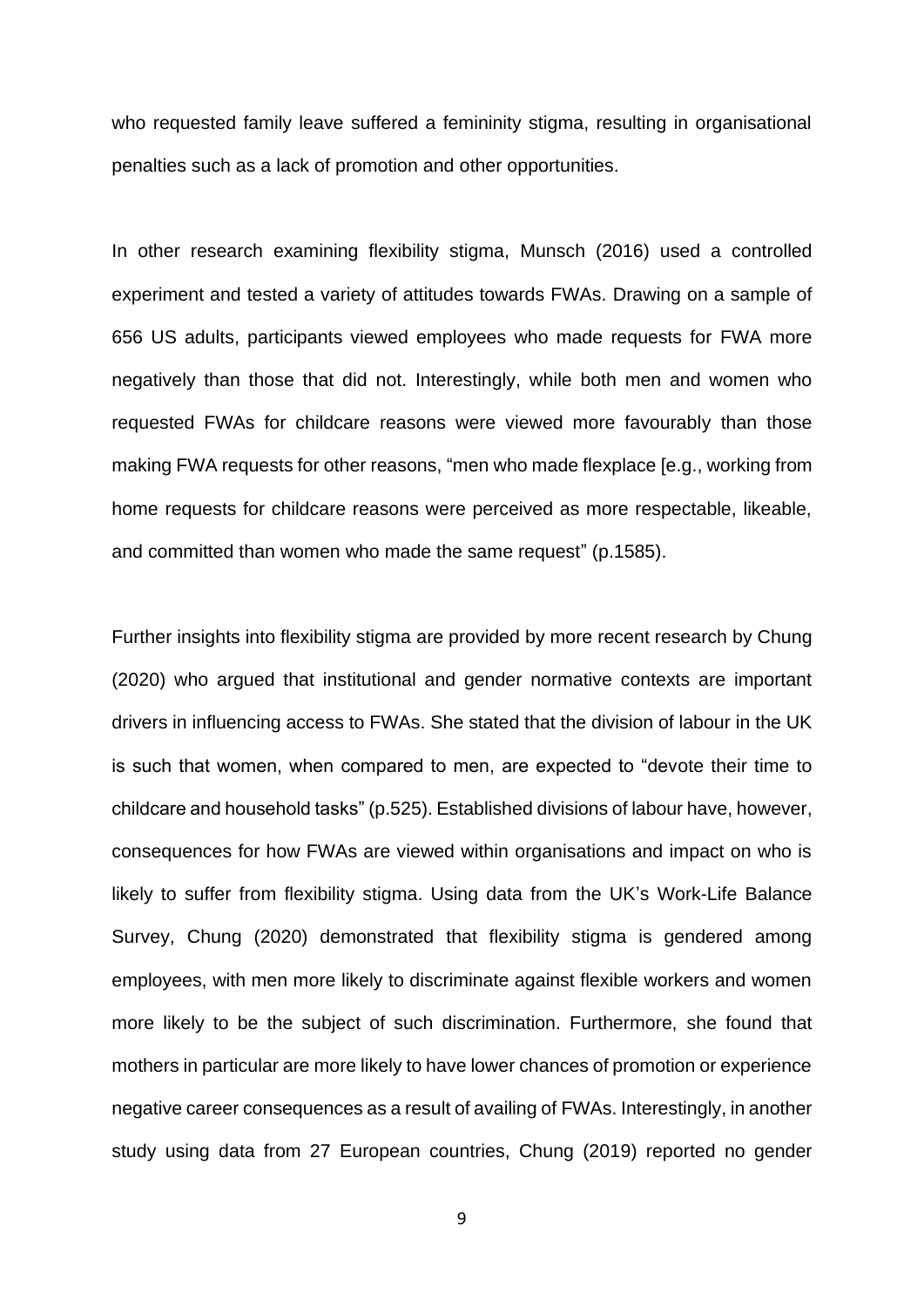differences for those accessing FWAs. However, she did report the existence of a women's work penalty in female-dominated sectors across Europe.

## **Methodology**

This paper reports on 50 in-depth, semi-structured interviews with senior managers employed in the NICS. The public sector is an interesting area of study as it is often seen as a model employer with a culture of embracing equality values (Lewis *et al.,* 2018). Such values are supported by highly developed equality policies and practices (Chartered Institute of Personnel and Development, 2007), including monitoring equality outcomes, FWAs and family-friendly practices (Chatterji *et al.,* 2011). However, having FWA practices in place does not mean all personnel can avail of them. For example, some of Colley's (2010) respondents reported that there was "no consideration of flexible arrangements for [higher level] positions" (p.226) in a public agency context. Moreover, in their study of the Irish Civil Service, Russell *et al.* (2017) found there was limited access to FWAs at the highest grades, with only 1% of senior personnel availing of them. They also found that those at the highest grades worked long hours, with some working 12 to 14 hours a day, at weekends and in the evenings, all of which made it hard to utilize FWAs.

The interviewees were employed across a number of central government departments in the NICS, including those with responsibility for education and learning; enterprise, trade and industry; agriculture and rural development; justice; finance; infrastructure; and communities. Interviews were conducted with senior managers, both males (20) and females (30), representing some 11 separate departments/organisations which are part of the NICS. Senior managers are defined in the current study as those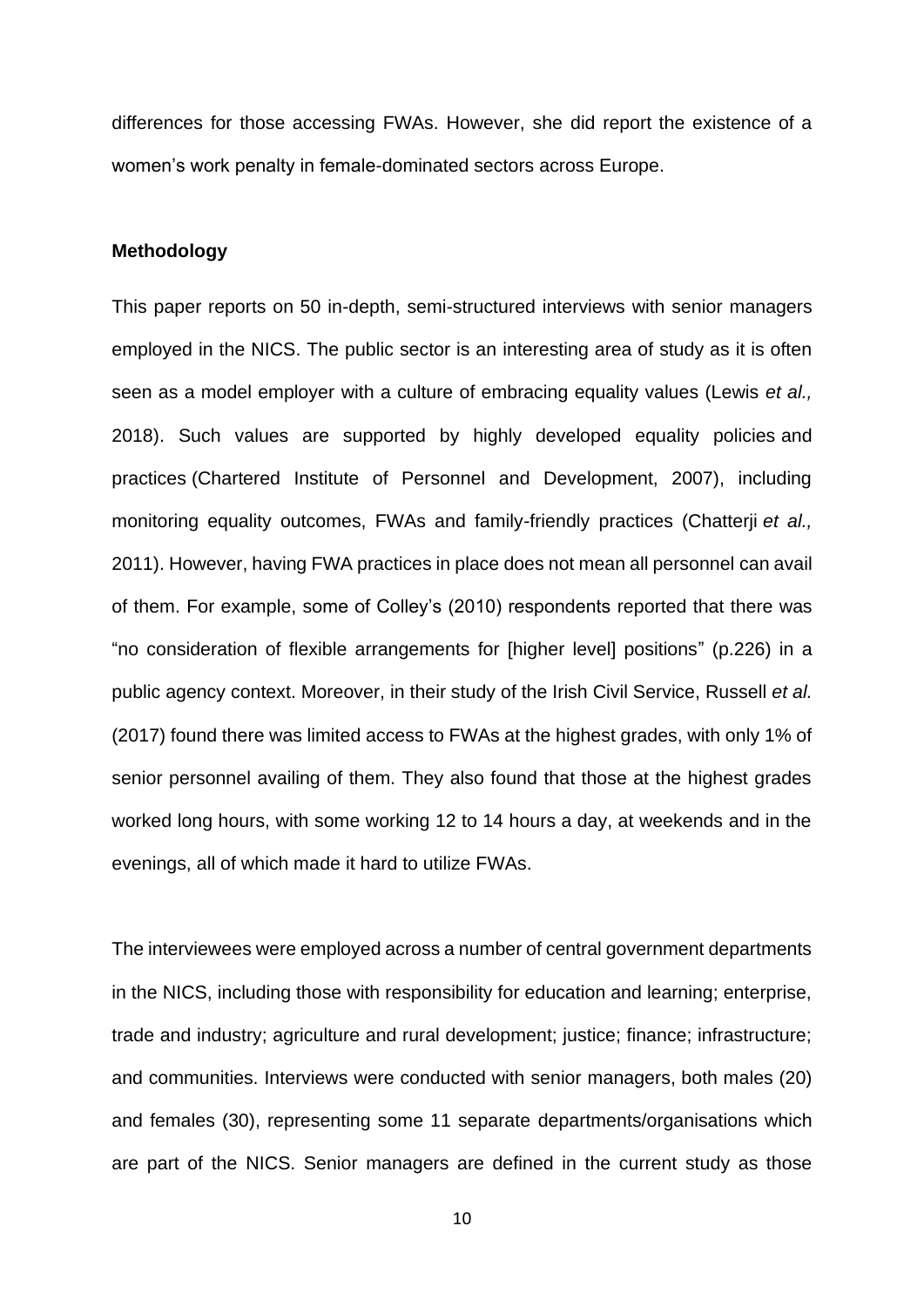employed in the Senior Civil Service<sup>2</sup> (SCS) (including Permanent Secretaries, grades 2, 3 and 5: representing 35 of our interviewees) and those in the SCS pipeline, employed at grades 6 and 7 (representing 15 of our interviewees) (Northern Ireland Assembly,  $2011$ <sup>3</sup>. Interviewees were identified by means of snowball sampling, making use of known contacts within the population of interest to recruit subjects together with the identification of potential interviewees from an earlier survey. Interviewees had an average of 26 years of service, reflecting the longevity of their career in the Civil Service as a result of a well-established career hierarchy providing promotion opportunities to increasing levels of senior management. Whilst it is difficult to state with precision the number of subordinates supervised by each interviewee, those employed in the SCS and at grades 6/7 represent 1% and approximately 13% respectively of the entire Civil Service<sup>4</sup>. At the time of interview, only three of the interviewees were availing of FWAs (two at SCS grades and one in the pipeline at grade 7): two females, one on term-time working and the other on reduced hours, and one male availing of flexible retirement. A further six interviewees had previously availed of FWAs in their careers but relinquished these when promoted to senior management.

Interviews lasted between 60 and 90 minutes, were recorded and transcribed. Institutional guidelines in terms of ethical approval, data protection, permission to

<sup>2</sup> The term 'Senior Civil Service' is uniformly used throughout OECD countries, denoting "groups of men and women [who work] in positions of great influence, … they are also in a position to influence the organisation culture and values … and … have a positive effect on the performance, motivation of satisfaction of their teams" (OCED, 2016, p.84).

<sup>3</sup> Grade 2, 3, 5, 6 and 7 are alternatively referred to as Director General (grade 2), Director (grade 3), Director/Assistant (grade 5), Deputy Director (grade 6), Policy Manager (grade 7). Equivalent private sector positions for permanent secretary/grades 2 to 7, would include Chief Executive/Managing Director, Director, Assistant Director, Manager (Civil Servants – Grades & Roles, [http://www.civilservant.org.uk/information-grades\\_and\\_roles.html;](about:blank) Hughes and Wilson, 2005). <sup>4</sup> Source: [https://www.instituteforgovernment.org.uk/explainers/grade-structures-civil-service](about:blank)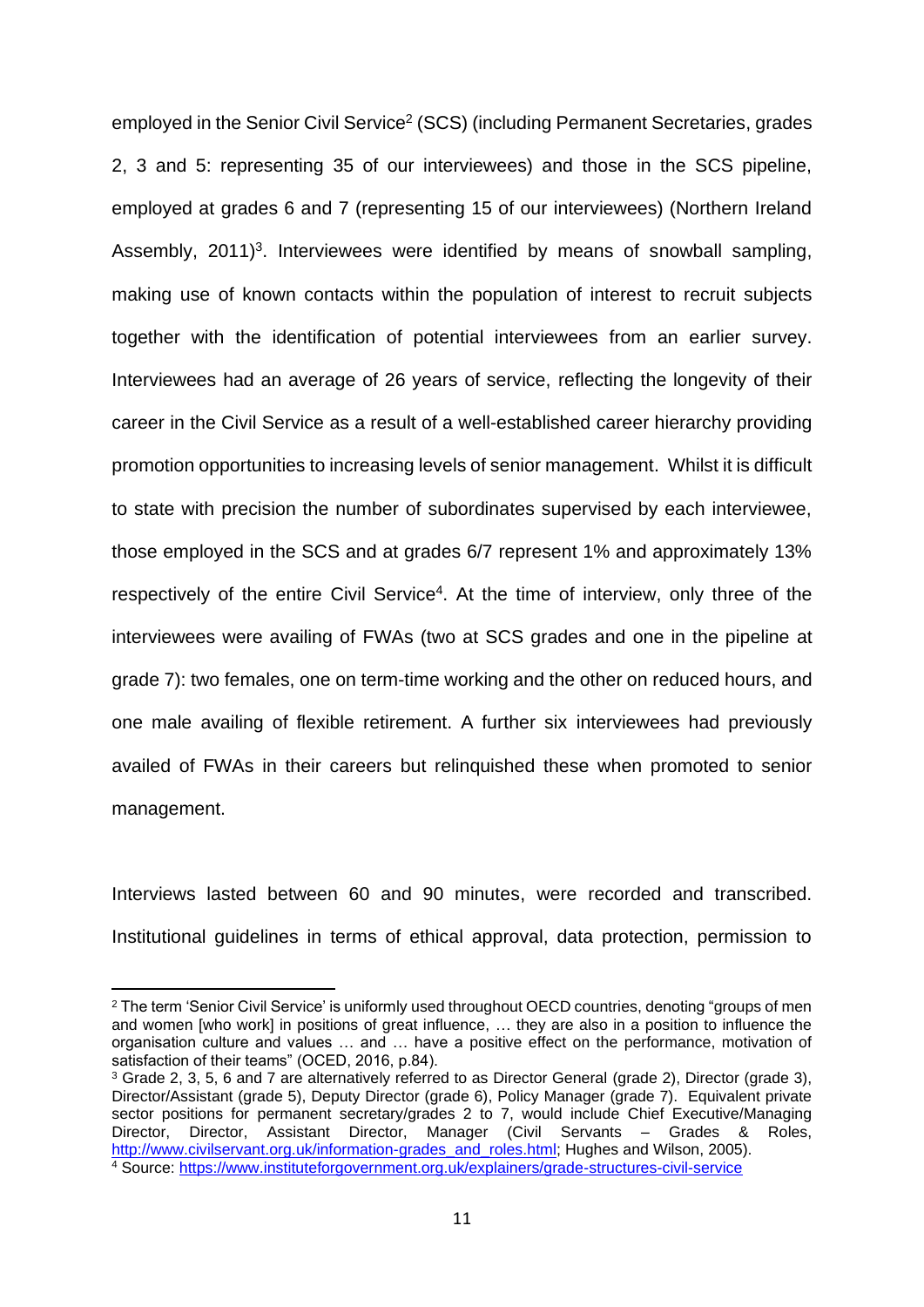record and transcribe were followed. Analysis was undertaken as a two-stage process: consistent with Crabtree and Miller (1999), a set of a priori (pre-empirical) codes were derived based on the research questions which reflected the extant literature. A detailed thematic analysis was then conducted in line with Braun and Clarke's (2006) six phase process, which involved the researchers familiarizing themselves with the data, generating initial codes, and searching, reviewing and defining themes. Two researchers worked independently on generating and agreeing themes from the interview data, thus addressing reliability (intercoder agreement) (Creswell and Poth, 2018). Consistent with Braun and Clarke (2006), validity was assessed by considering whether the themes accurately reflected "the meanings evident in the data set as a whole" (p.91). The data analysis was supported by NVivo.

## **Results and discussion**

The analysis of interview data identified a number of key themes relevant to FWAs at senior levels of the Civil Service: the rhetoric and reality of FWAs; flexibility stigma perceptions of those availing of FWAs; and explanations for a lack of uptake of FWAs.

#### *The rhetoric and reality of FWAs at senior levels*

Without exception, all of the departments/organisations where interviewees are employed had a range of official FWA policies in place, providing flexibility in the timing and number of hours worked for all staff, irrespective of their position. Despite this, interviewees consistently suggested a decoupling between the rhetoric and reality of FWAs at a senior level. This decoupling was evident from the data as only three of the interviewees were availing of FWAs (two women and one man). In addition, most of the interviewees suggested an environment in which senior managers found it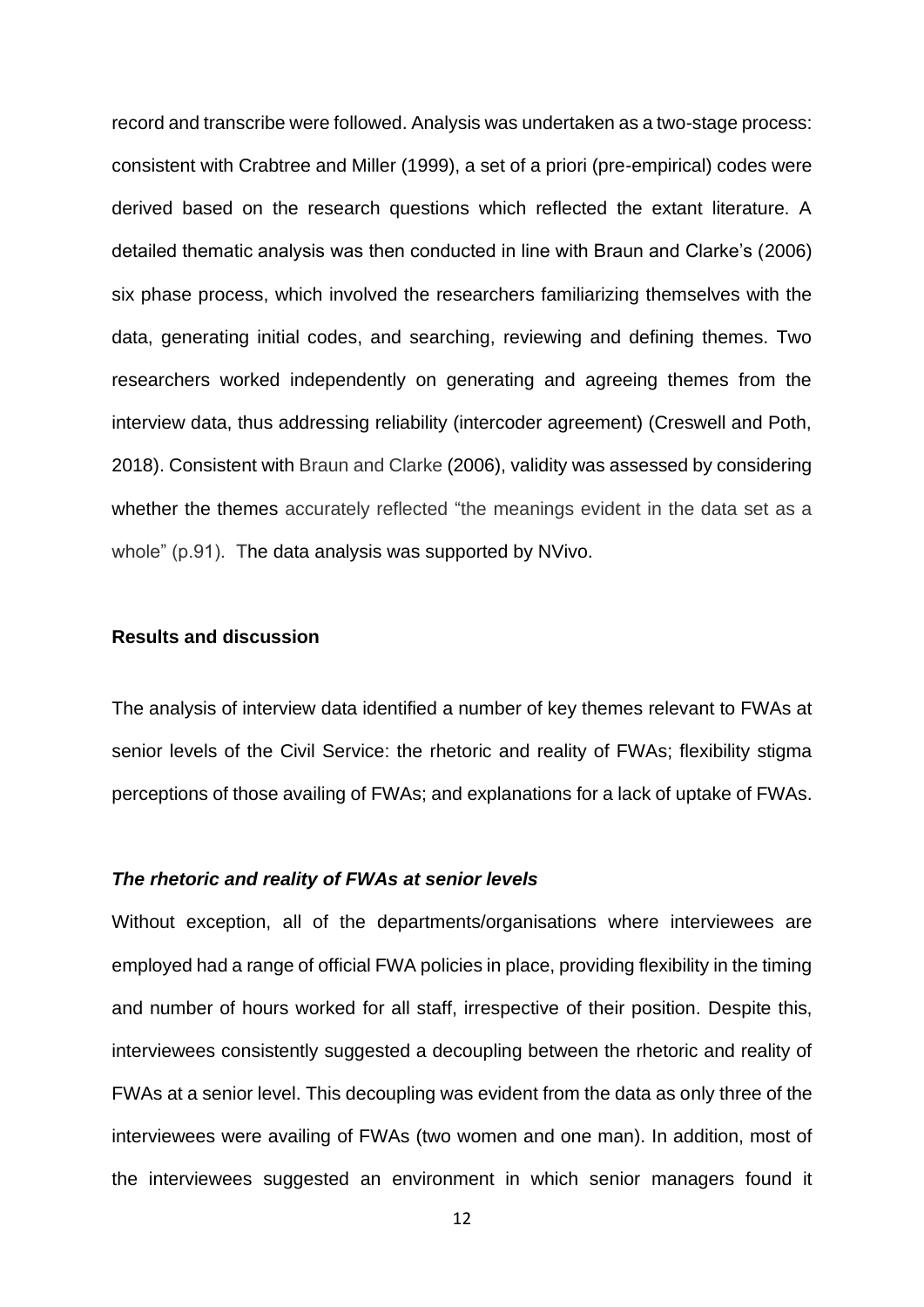extremely difficult to avail of FWAs, despite their 'apparent' availability at all levels: "*Notwithstanding all the flexible working alternatives that exist, … it's very difficult for staff to get access to those at senior levels*" (male); "*Not at senior level*" (male), and "*the higher up you go the less common it [flexible working] is"* (male). Females expressed similar views: "… *job-share, part-time, reduced hours … absolutely none [at senior levels] are availing of it*" (female) with one woman even suggesting that FWAs are not applicable to senior levels "*…FWAs don't apply at Senior Civil Service levels"*. This may help to explain why only three of the interviewees availed of FWAs.

Of the two SCS interviewees currently availing of FWAs, the male, indicated that his flexible retirement arrangement was rare: "*I would be the only grade … in the Civil Service who is partially retired*". The other interviewee, a female employed at grade 5 (SCS) and currently availing of a term-time FWA, commented that she didn't "*think at grade 3 level the service is ready for it [flexible working] yet*". This view was confirmed by the other female interviewee availing of a FWA. She commented that she had "*to be flexible*", that in the past when an issue arose she relied on family support from her husband, who as a result of working from home, was able to "*fill in those emergency kind of unforeseen gaps*". The low numbers of senior managers availing of FWAs is potentially indicative of a lack of guidance around flexible working practices within the Civil Service, including that provided by the HR function: "*[senior managers] aren't getting a lot of guidance [from HR] on what's acceptable, what isn't, they aren't getting a lot of guidance on what works"* (male). Reflecting a lack of guidance and involvement, a few interviewees indicated that the HR function needs to do more in this regard: *"There is a need to look at more flexible working in terms of accommodation … and HR policies"* (male).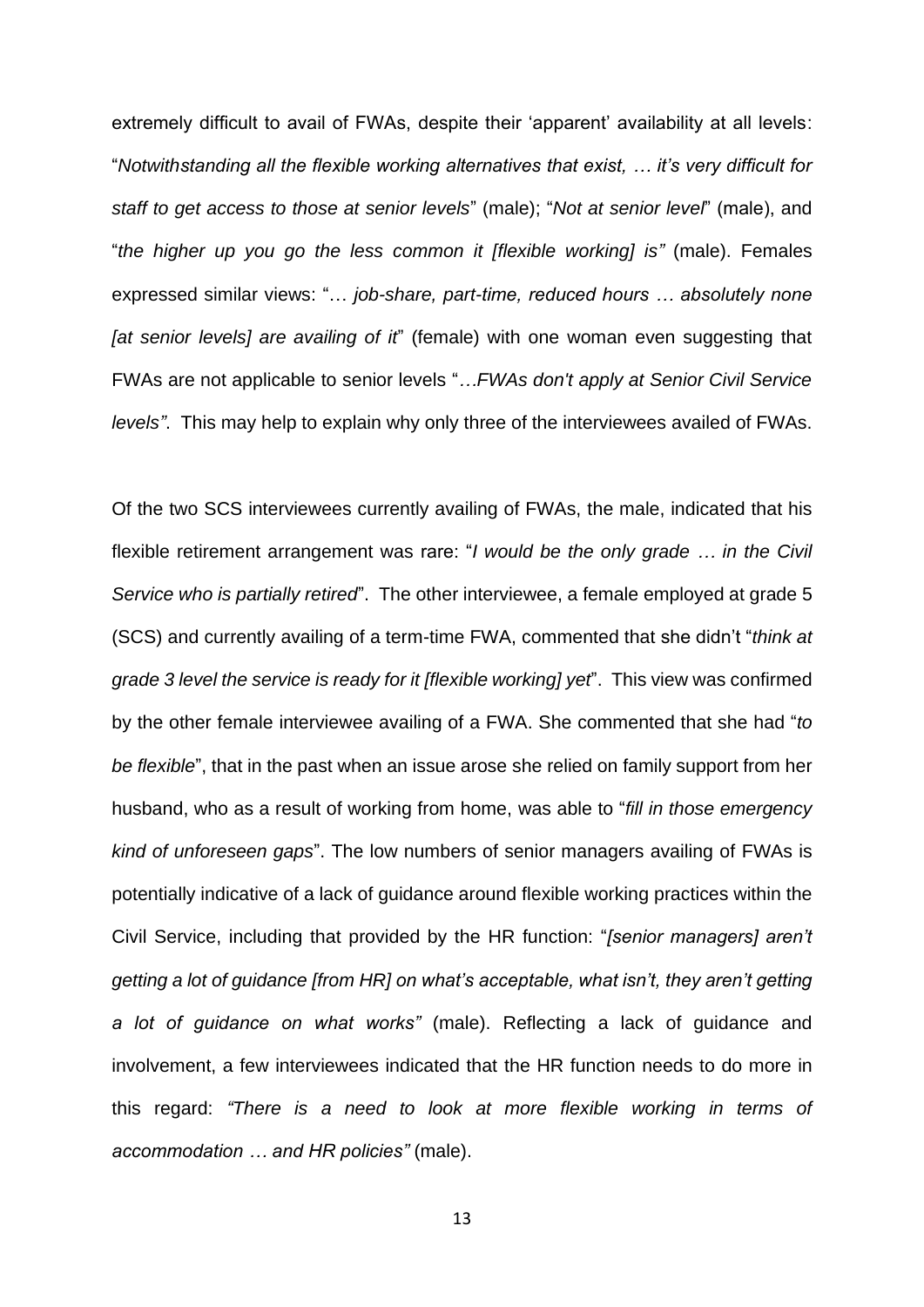While FWAs are largely absent at the senior levels of the NICS, there was widespread recognition that informal flexibility occurred at this level and is deemed necessary for both sexes. To that end, more of the interviewees, both males and females, stated that they availed of informal FWAs: *"…there's an informal flexibility"* (male); and "the *potential is there to balance that [family commitments] in a more informal way than having a need for formal working arrangements*" (female). When compared to formal FWAs, informal arrangements are operationalised on an ad hoc basis: "*that's all ad hoc arrangements*" (male). However, such an approach to flexibility was not necessarily supported by the HR function: "*my head of HR said she didn't like the fact it [flexible working] was informal, she wanted a formal arrangement*" (male) and has potentially implications for ensuring equity of opportunity for all senior managers.

## *Flexibility stigma perceptions of those availing of FWAs*

Consistent with flexibility stigma, an additional theme emerging from interviews was that of negative perceptions of senior managers who avail of FWAs. A common perception was that senior managers who use FWAs are not as committed to the organisation: for example: "*there's a … perception that people who want to job-share … because they've got commitments that they, … may be counting their hours … they're not giving their all to the organization*" (female). This interviewee further indicated that senior managers reinforce negative perceptions around FWAs at senior levels: "*There's a difficulty there sometimes … some senior managers … whether they be male or female, may be giving that kind of negative feedback … not directly but in terms of their attitude [to FWAs]*".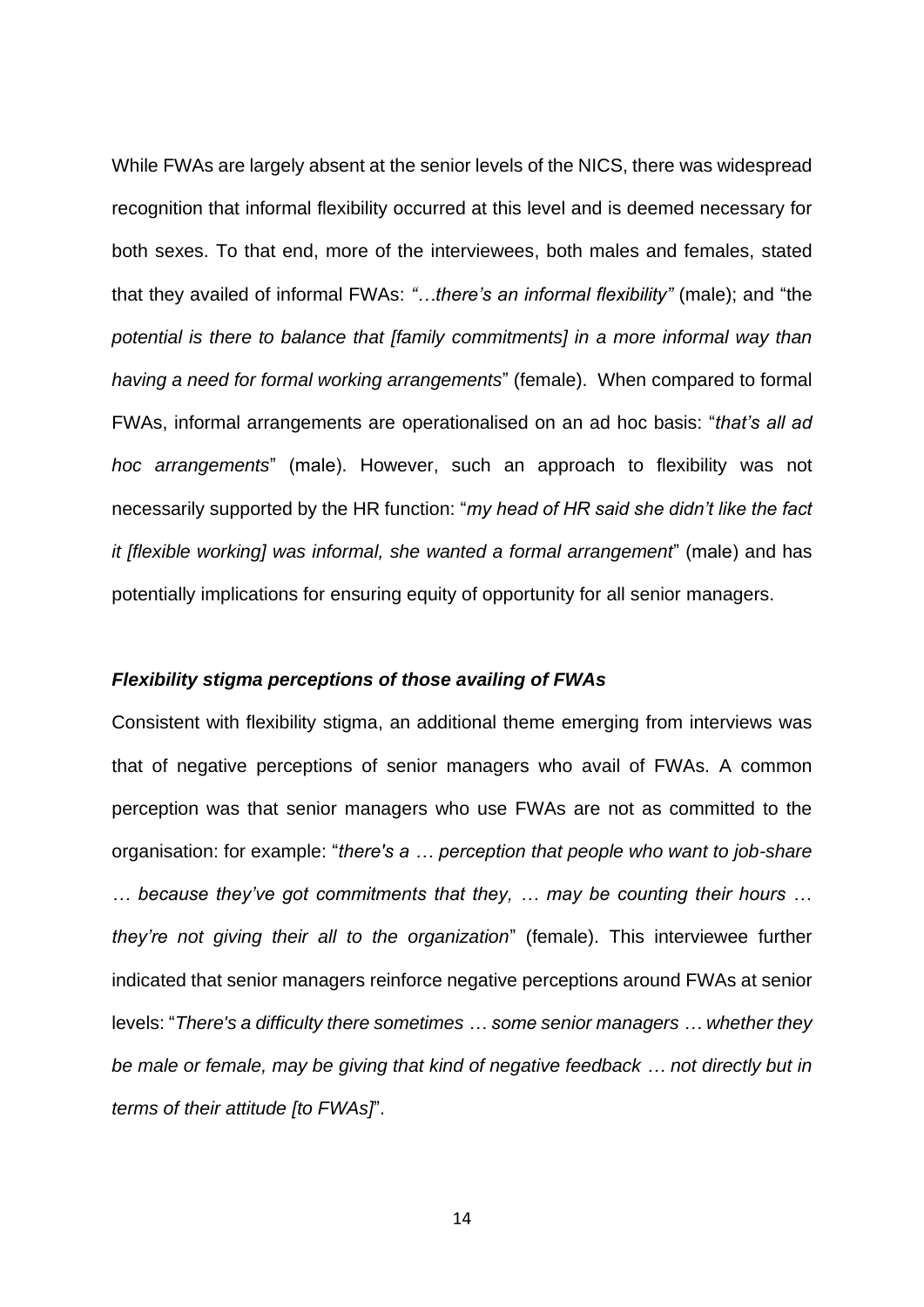Irrespective of gender, interviewees supported the general view of a stigma related to the use of FWAs at senior levels, with senior managers identifying that FWAs were more difficult to manage, "*I think at times I get frustrated [with FWAs] because this does create management difficulties"* (male); unworkable, "*Job sharing at Senior Civil Service level, I don't see how you could make that work*" (male); required those availing of FWAs to have team work skills, "*job share is more difficult … you have to get two people who complement each other"* (female); and were ineffective and costly to the organisation, "*It's less efficient so if we accept that practice [flexible working], we accept that it's going to cost us more and be less efficient"* (male). Indeed, a female senior manager, indicated that senior workers in her organization were hostile to FWAs: "*It is definitely the case that [senior management] don't like this nonsense of part-time working … they just think it is a flipping nuisance. They would do away with it probably, …because it is inconvenient*".

For the few senior managers availing of FWAs at the time of interviewing (three), mixed results were reported. While the senior male manager availing of flexible retirement reported no stigma, the SCS female interviewee availing of term time working reported a flexibility sigma: "*as a part-time worker in the SCS you feel a little bit uncomfortable … I perceive that people think, she's not [got] the same commitment because she's not there all the time, and you think people are reacting or judging in a particular way because you have to leave at 5 o'clock to pick the kids up, because you have to leave that meeting early, because you can't commit to some things because of it* ... *You definitely do [feel guilty] … You feel uncomfortable about how others see you, I suppose and judge you. … it's unusual to be a part-time worker. So you are different from the norm. If it was a more common thing I don't think you would feel as self-*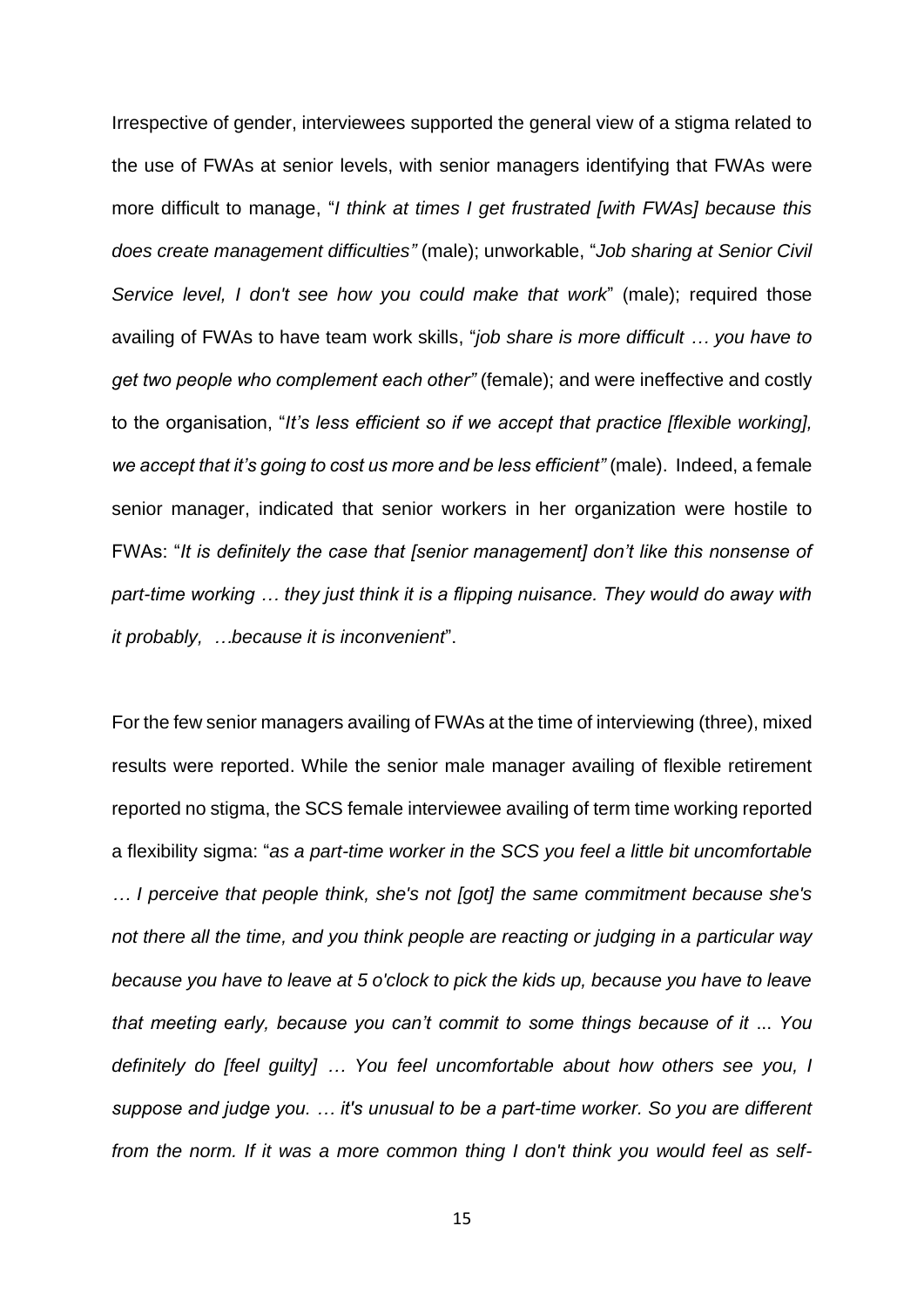*conscious about it*". Within the SCS pipeline, additional evidence of flexibility stigma for females with caring responsibilities was referred to by a grade 5 male interviewee who indicated that two of his reports (at grade 7 level) felt guilty about reducing their hours: "*two females, both are on flexible regimes … [for one] I dropped her hours further, but she is feeling guilty for doing that and I'm trying to support her in not feeling guilty about it*". In contrast to the above negative experiences, the second female interviewee referred to earlier, who was availing of a FWA, did not report a flexibility stigma due to caring responsibilities. This interviewee, employed in the SCS pipeline (grade 7), talked about her experience in the context of a very supportive organisation with a female leader who understood the "*pressures of trying to hold down a job and look after children while keeping your career moving in the right direction"*.

#### *Explanations for the lack of uptake of FWAs*

A number of reasons were proposed by interviewees to explain the lack of uptake of FWAs by senior managers, despite the rhetoric that they are available to 'all'. These included perceptions around the culture and nature of senior managers' jobs in the NICS, a lack of role models availing of FWAs, little or no formal approach to job redesign and negative perceptions around progression.

A number of interviewees identified a culture of inherent resistance to flexibility: "*at the senior levels I think there is an innate resistance to flexible working ... the default position of most senior staff is, we couldn't do that, rather than an attitude of how can we make this work?*" (male). This thinking appeared to emanate from a generally held expectation among interviewees that senior posts were full-time positions. Supporting this, job advertisements for senior managerial positions typically emphasised that the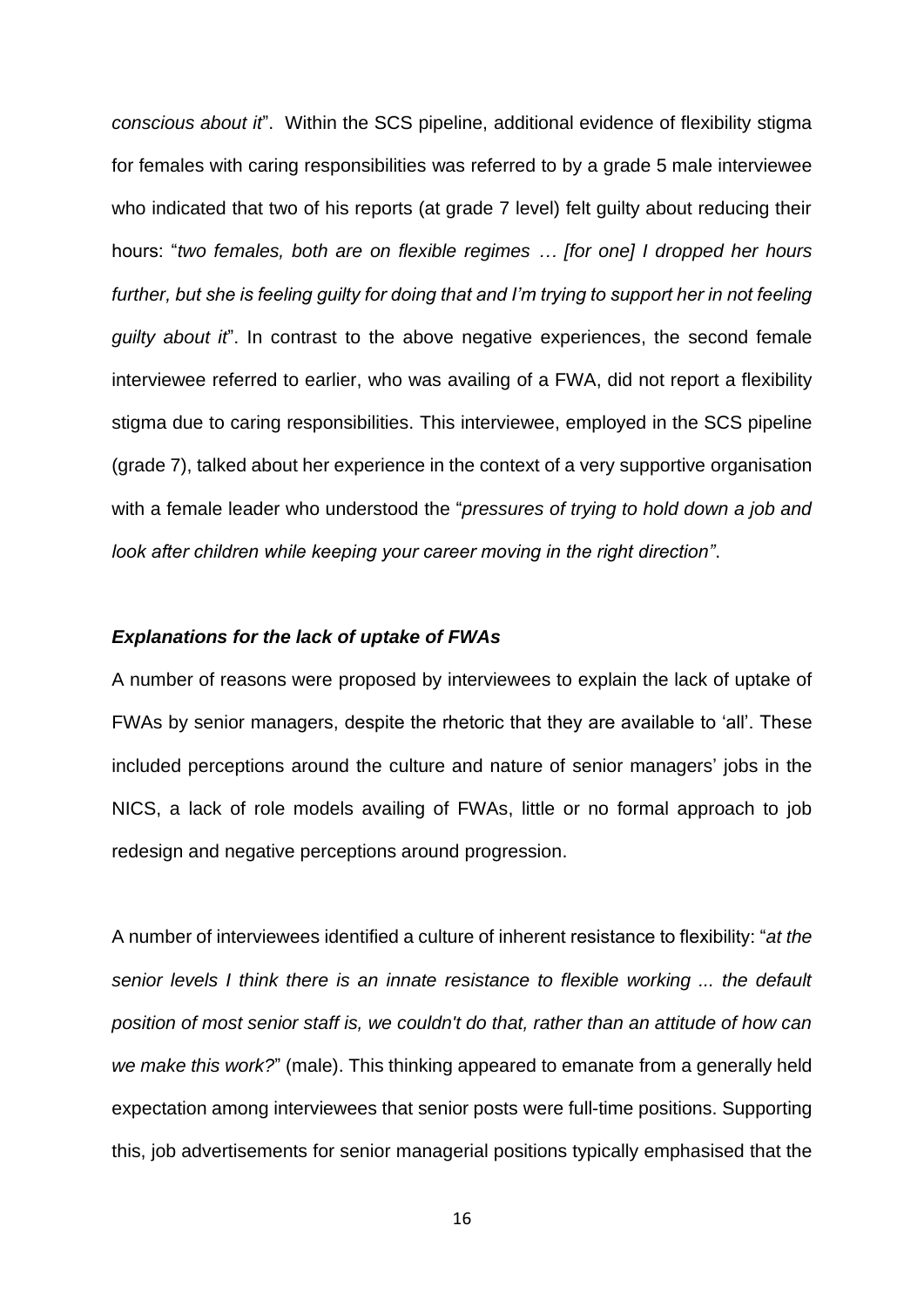role is 'full-time': "*there's a perception that you do need to work full-time [at more senior levels]"* (female). Males also concurred with this view: "*I'm afraid that post could never be part-time*". Only one interviewee referred to a senior management job (at grade 5) being advertised on a part-time basis. However, this was "*about five years ago*" (female).

The sheer 'busyness' of senior positions reported by interviewees further reinforced the perception that senior positions can only be considered in a full-time context: "*If you are working at the manager level you are expected to do more hours and be more of a presence*" (female); and "… *Senior Civil Service posts are far too busy, we couldn't possibly allow it to be a part-time post*" (male). Indeed, it was felt that even a full-time post had insufficient hours to meet the needs of the role. For example, a male commented that senior civil servants are "*putting in more hours than they are contracted to put in … at the senior levels people are working all the hours that God sends*" (male) and that FWAs were just not compatible with "*the expectations on you [at senior levels] because of the work pressures*" (male).

A lack of visible role models was also frequently mentioned as an explanation for the low uptake of FWAs at senior levels of the NICS: "*At the more senior level I'm not aware of anybody of either gender having a formal FWA*" (female) and "*if there's no one at the top of an organisation doing some of this flexible working stuff, then why would you expect to think anyone is serious about it*" (male). Among the interviewees, there was only one example provided of a supportive role model, namely that related to the female in the SCS pipeline currently availing of reduced hours. In this case, the interviewee was supported by a female role model, who having "*been a mother*"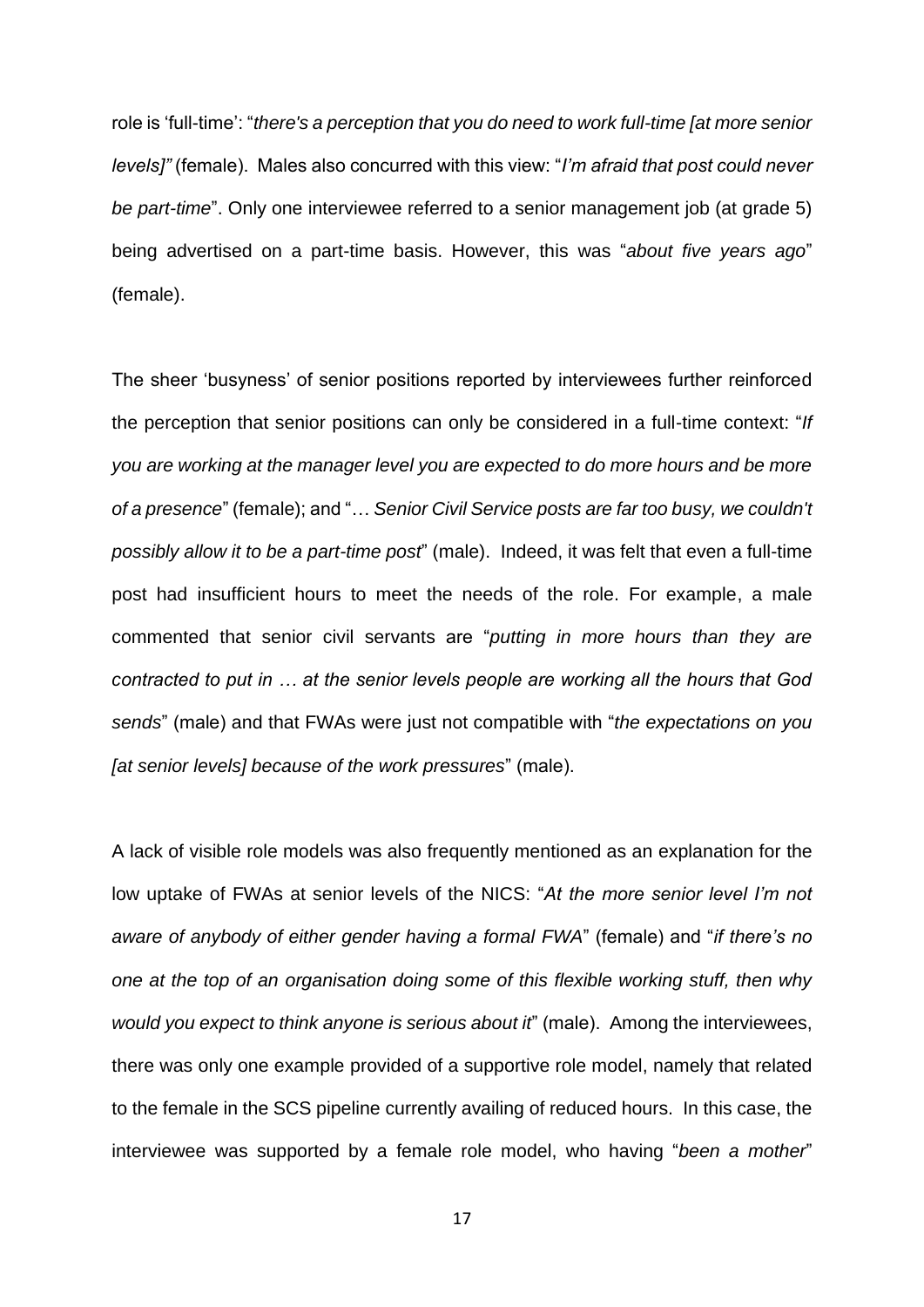herself had an understanding "*that there are skills that she wants to keep within the organisation rather than make life so difficult that there are choices that means you have to leave an organisation or to make a choice between children and family*".

An additional explanation for the lack of uptake of FWAs at senior levels was difficulties related to their implementation and a lack of job redesign, resulting in little or no equivalent reduction in workload. When asked if active job redesign takes place to facilitate FWAs at senior levels, a female replied: "*Absolutely not … There doesn't seem to be anybody who is looking much broader… how you could help people*", while another commented that job redesign "*doesn't exist*" (female). Despite this, there was widespread recognition among senior managers that more could be done to address job redesign: "*I don't think that the Civil Service has given any serious examination to job redesign … We haven't done a lot of that … we have a long way to go*" (male); "*I think we need to give a bit of thought to job redesign*" (female); and "… *we aren't doing enough about job redesign from the top down … I think that we could do a lot more and a lot better*" (male) and "*those are the kind of issues [job redesign] you would expect the HR people to address"* (female).

The issue of job redesign was raised by a number of interviewees in the context of different types of FWAs. For example, "*how do I get over the fundamental difficulty of having the responsibility for a job which is the size of X and yet when I do it in 28 hours [reduced hours], I'm putting less in but I've still got the same size of job*" (female). In addition, a female senior manager, whilst positive about job-sharing, identified difficulties with its practical implementation: "*Flexible working would work if it was jobshare where you could split it [the job]. I would like to be down to a four-day week, but*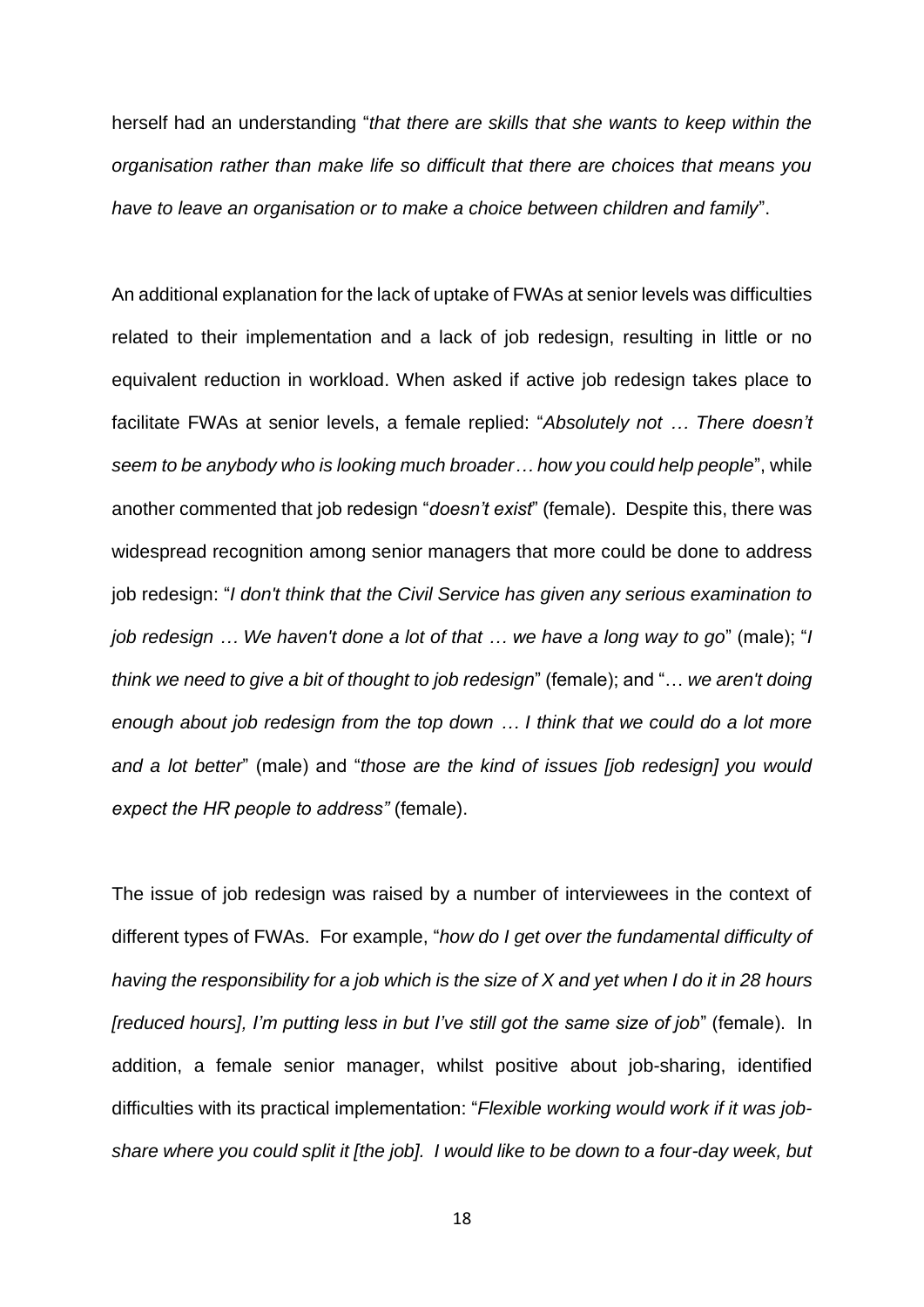*I'm sitting struggling thinking how am I going to make this. Because I have to come up with the solution*". Moreover, another male senior worker commented: "*… job-sharing is one of the hardest arrangements to manage in terms of reduced hours, because usually you're relying on two people agreeing an arrangement that has to sustain over a period of time*". Other views supported the difficulty around job sharing: "*it's left to that individual seeking a job share partner*" (male) and *if you get two people who gel it can be brilliant … provided they have a defined job remit*" (female). The haphazard approach to job redesign identified in the context of job sharing was clearly problematic and highlighted a lack of engagement between senior managers and the HR function regarding the redesign of full-time roles to job-share roles that affected two or more workers. Rather, the onus appeared to be on the senior manager(s) to find a solution that will work. Some interviewees also questioned the benefits of FWAs as there was no formal monitoring of their effectiveness in the NICS: "*Nobody is monitoring how effectively these [FWAs] are being implemented, there's a tick box thing to say we have a [flexible working] policy*" (female). This reinforced the overall sense of a lack of formal strategic policy to ensure FWAs were working properly.

As a consequence of the above issues, interviewees firmly believed that progression to more senior managerial levels was not possible for those availing of FWAs: "*It would not be considered the norm as you go up through the grades for people to work parttime*" (male) and "*If you were on reduced hours working, you would be under a lot of pressure to move up to full-time in order to get promotion … if you say that you can only accept a promotion which is part-time then your chances of actually getting a post are negligible*" (female). Moreover, a female availing of a FWA at the SCS level suggested that such arrangements were now more difficult to obtain: "*It is much more*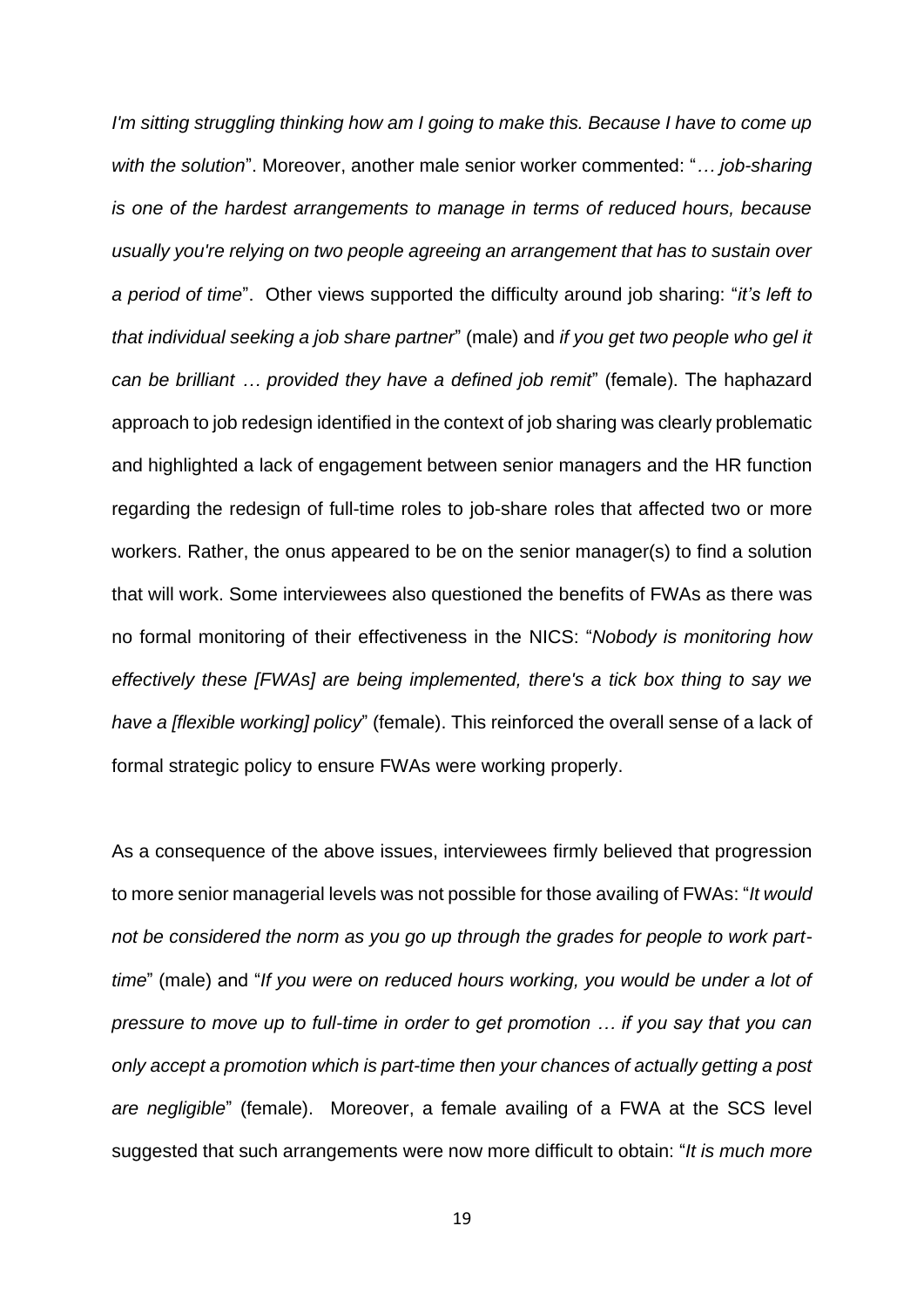*difficult to get part-time working at my grade now [grade 5]. I know a lot of people, mainly women, that have been turned down. There is a view, I don't agree with it, that this grade … needs to be full-time*". This interviewee pointed to a direct link between lack of promotion and flexibility stigma due to perceptions that senior workers should have the characteristics of an 'ideal' worker.

Some interviewees also explicitly stated that colleagues had not been promoted as a result of availing of FWAs: for example, "… *a grade 5 [was] overlooked for promotion because she worked four days a week*" (female) while another stated "*I do know ones that have been told you can't have that promotion unless you work full-time*" (female). Finally, a comment from the female availing of a FWA in the SCS underlined real concerns about progressing to more senior levels but having to relinquish flexibility to do so: "*… I would have misgivings. If I were successful [in a recent promotion round], I* would obviously be asking the question, *I* would like to continue this work pattern. *I suspect that once I ask that question, if I was on a [successful] list I would move to the bottom of the list, or I just wouldn't get placed at all*". This interviewee clearly felt disadvantaged because of her FWA and considered that she would be further disadvantaged in the promotion round at the time of interviewing if she raised this as an issue.

## **Conclusions and Implications**

The current study makes a contribution to the literature in two important ways. First, we make a theoretical contribution to the flexibility stigma literature by emphasising the central role that senior managers play in culture and the uptake of FWAs by senior managers in organisations (Figure 1). Our model predicts that when attitudes to FWAs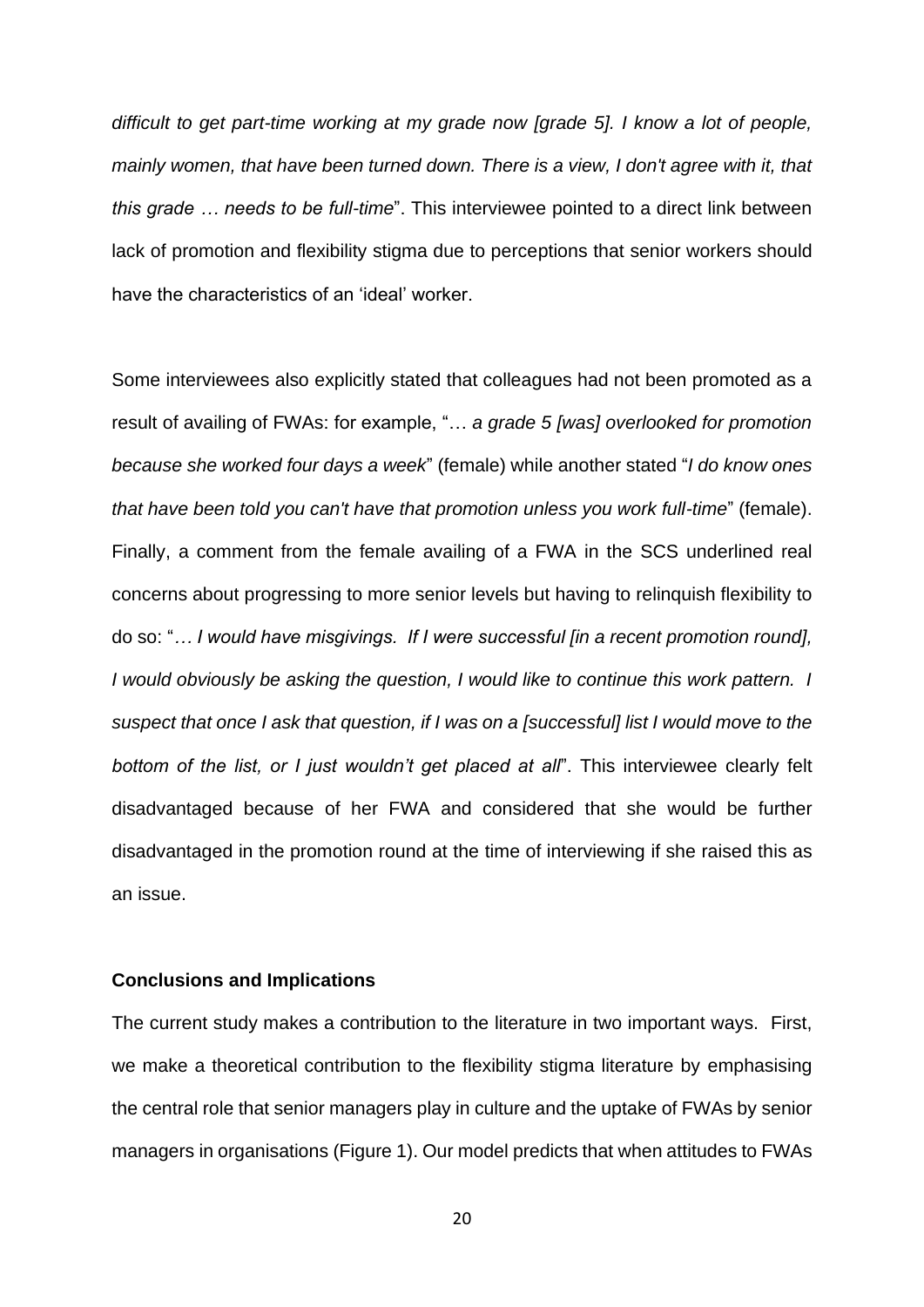in managerial positions are hostile, path dependent practices continue and a positive culture and an uptake of FWAs is unlikely to arise. However, when attitudes to FWAs are supportive, strategies, policies and practices will be implemented which will over time increase the uptake of FWAs and support a more positive organisational culture so that flexible working becomes more permissive.



Constraining/emancipating influence



Second, the study contributes to the limited literature which has explored FWAs in a public sector context, specifically the Civil Service. This setting has an established hierarchy of progression where managers have longevity in terms of their career. The findings provide an overwhelming picture of one in which formal FWAs are largely absent at senior levels, consistent with that reported by earlier studies (Brainine, 2003; Hall and Atkinson, 2006; Russell *et al*., 2017). While there was widespread recognition of the need for informal flexibility (supporting Hall and Atkinson's (2006) findings), the decoupling between formal policy and practice found in the current study supports earlier research conducted in the private sector that there is an FWA implementation gap (Kelly and Kalev, 2006; Williams *et al.,* 2013; Cooper and Baird, 2015).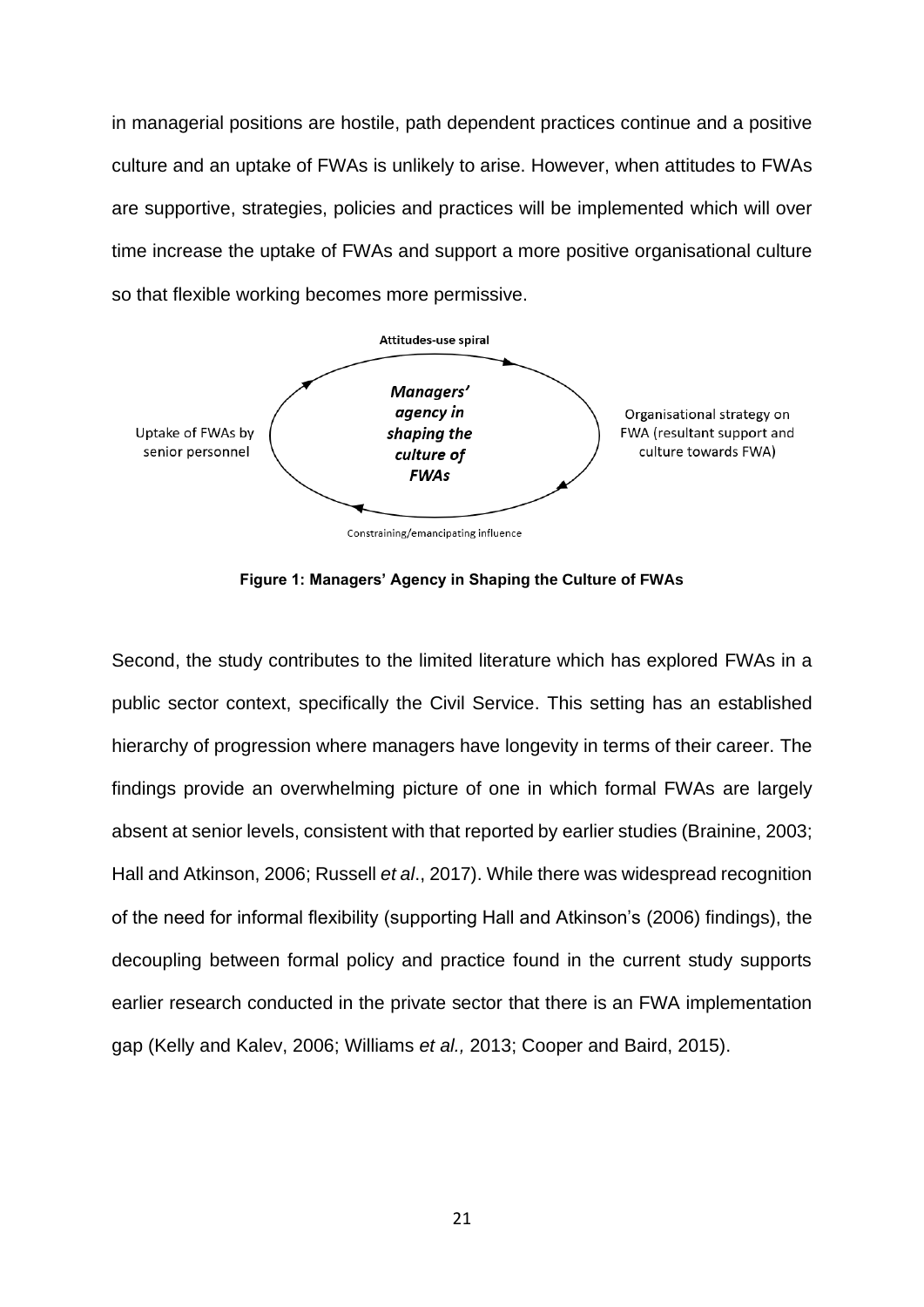The low numbers availing of FWAs and the decoupling between policy and practice evidenced is, we argue, reflective of a complex web of issues which impact on senior managers' agency in shaping the culture of FWAs in the Civil Service (see Figure 2).



**Figure 2: Managers' Agency in Shaping the Culture of FWAs in the NICS**

Senior managers appeared to have little agency in supporting their peers. Consequently, there is some evidence of a flexibility sigma which is particularly notable for females with caring responsibilities, consistent with earlier studies (Stone and Hernandez, 2013; Williams *et al.,* 2013). Specifically, the two females who were availing of FWAs experienced feelings of guilt for not being available on a full-time basis. They perceived that others felt that they were less committed to the organisation and as a result did not feel part of the 'team'. This is consistent with the findings reported by McDonald *et al.,* (2008) regarding a lack of visibility in the workplace. Those availing of FWAs also experienced negative perceptions of their chances of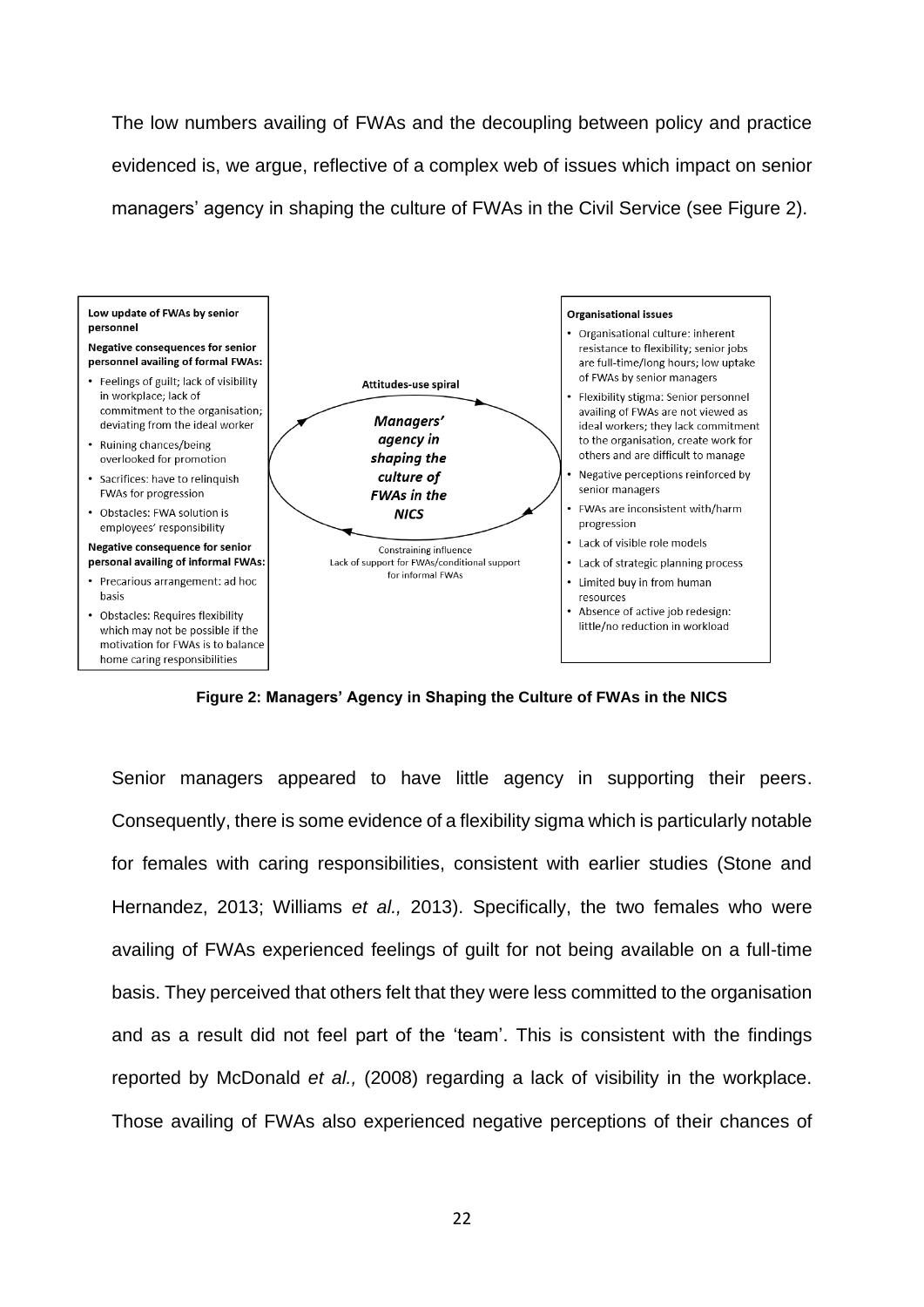further promotion within the Civil Service career hierarchy, with some indicating that they 'fear' having to relinquish FWAs should progression occur.

Additionally, reflecting a lack of strategic planning and support from both senior management and the HR function, managers wishing to avail of a FWA are themselves responsible for finding solutions that work, making it extremely difficult to implement flexible working in practice. This acts as an obstacle and serves to devalue employee worth as HR resources are available for other typical roles. This practice serves to reinforce a culture of a flexibility stigma within an organisation. It also confirms a tick box approach to FWAs, whereby an organisation discloses that it provides FWAs, but there is decoupling from reality as there has not been buy-in from those in a position to influence culture and no resources are allocated to its implementation. This finding has implications for policymakers and employers, irrespective of organisation type. It suggests that, to successfully implement FWAs, employers need to allocate resources when introducing FWAs to their organisation. It also suggests that HR departments need training on support and attitude towards FWAs and on how to redesign roles.

While managerial support for formal FWAs was limited, informal support was more widespread in facilitating informal flexibility, albeit on an ad hoc basis. However, given that senior managers are the 'gatekeepers' of FWA use (Ryan and Kossek, 2008; Sweet et al., 2017) with significant influence over whether informal FWAs are permitted, coupled with a lack of involvement from the HR function, this highlights the potentially problematic nature of ensuring equitable access at the informal level. This finding has implications for policymakers when designing regulation on gender equality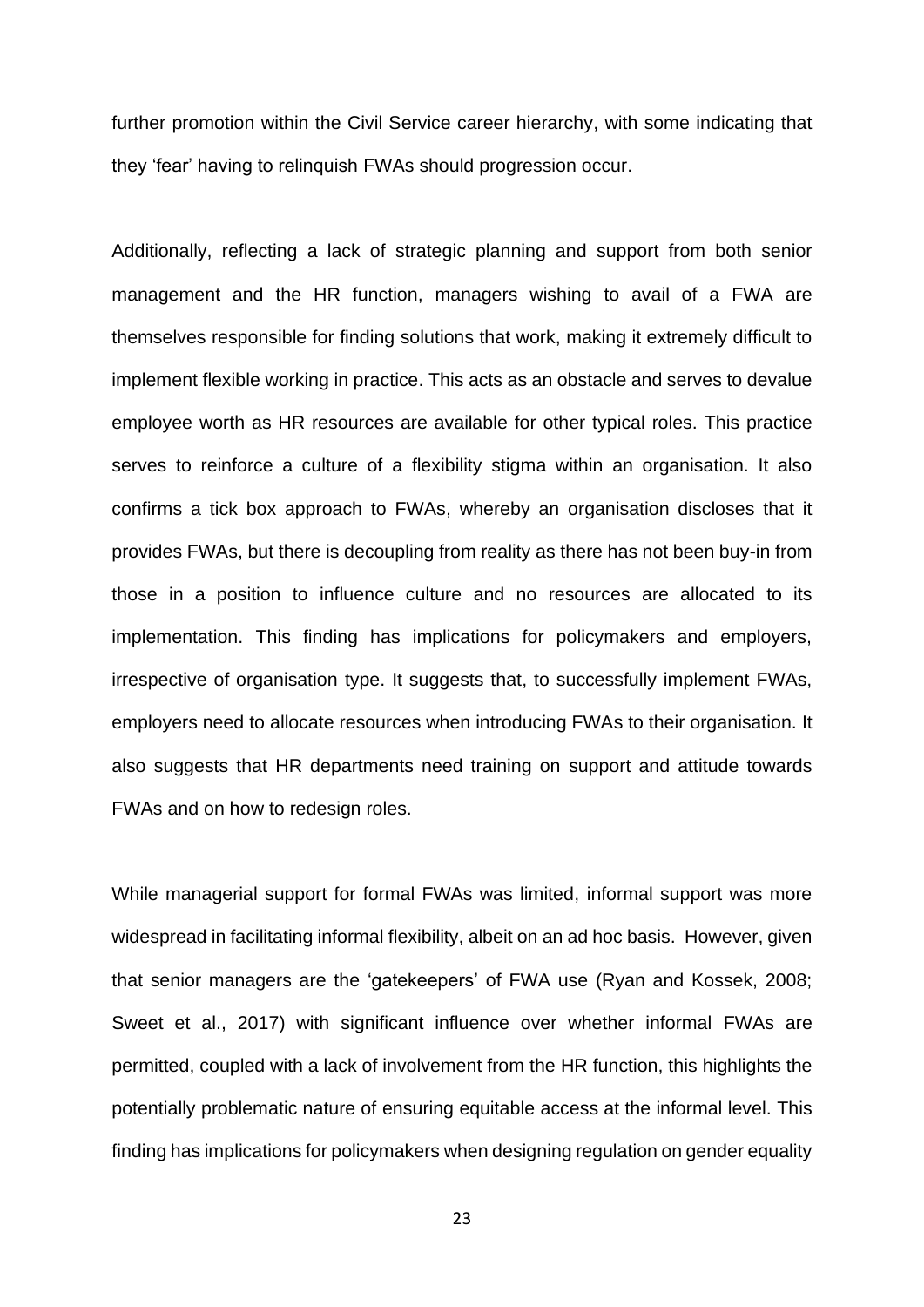and employers when designing and implementing FWA policies. Given that women are more likely than men to seek FWAs, lack of support for FWAs may actually be a form of gender discrimination. This study highlights awareness of this unintended consequence.

The findings of the current study further suggest that managers' agency is constrained by a number of organisational or structural issues which negatively impact on the ability of the Civil Service to achieve wide-scale FWA availability and use at senior levels (Sweet et al., 2014). Interviewees appeared complicit in the creation of a culture of inherent resistance to flexibility, with deeply held views that senior jobs are only feasible on a full-time basis due to the busyness of such positions (Russell *et al.,* 2017). Managers, both males and females, also had overwhelmingly negative perceptions that availing of FWAs are associated with a flexibility stigma at senior levels. In contrast, however, to previous studies (Chung, 2020), the current study did not find any evidence that men discriminated against flexible workers or that women were more likely to be discriminated against. However, this finding may reflect the fact that only three out of 50 interviewees were availing of a FWA. It was noted though that a number of women had given up their FWAs when they became senior managers, hence consistent with the findings of Williams et al. (2017) there are few role models. This finding suggests a self-fulfilling prophecy that results in pathdependent practices. A key implication of this finding for organisations and policymakers is that change will not arise unless there is an external intervention, such as regulation.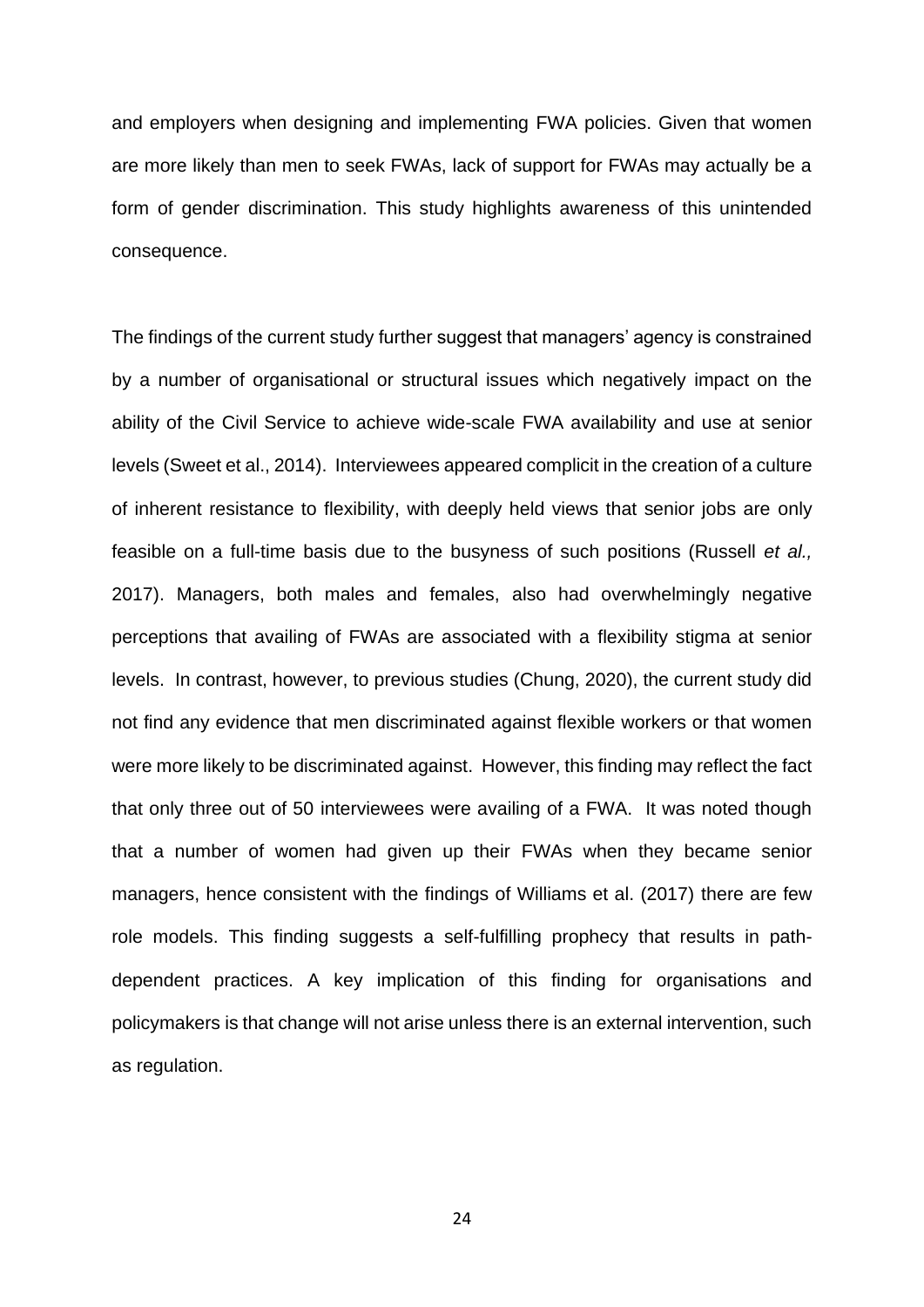Senior managers also perceived that their peers availing of flexibility demonstrated a lack of organisational commitment and represented a departure from the 'ideal' worker who deviated from what is considered a 'normal' career path (Acker, 1990; Murphy and Doherty, 2011; Stone and Hernandez, 2013; Williams *et al.,* 2013; Munsch, 2016; Chung, 2019, 2020; Chung and van der Lippe, 2020). Worryingly, the current study found that senior managers were complicit in reinforcing negative perceptions of FWAs, which suggests the existence of a negative 'attitude-use spiral' (Sweet *et al.,*  2017, p.52). Perceptions that progression while availing of FWAs were likely to negatively impact or harm one's chances of promotion added further to the negative spiral, as did a lack of senior managers acting as visible role models of FWA use and an absence of active job redesign policies. The existence of a negative spiral between FWA and attitudes found in the current study is in contrast to the "proposition commonly advanced within the work-family field that the merits of FWA use become self-evident to managers once FWAs are given a chance to succeed" (Sweet *et al.,*  2017, p.52).

While there was some recognition among senior managers in the current study of their role in supporting FWAs (e.g., greater involvement in job redesign), we found little in the way of evidence pointing to the agency of senior managers in shaping the culture of FWAs. Rather, the majority of interviewees appeared to accept the current FWA 'reality' and the inevitably of the 'status quo' in this regard. Further, evidence from the current study pointed to the existence of a traditional employee-centred management approach to FWAs which is perceived to benefit employees only (Tomlinson and Gardiner, 2009). Reflecting this, we found no evidence that a strategic approach, championed by either senior management or the HR function, is in place to support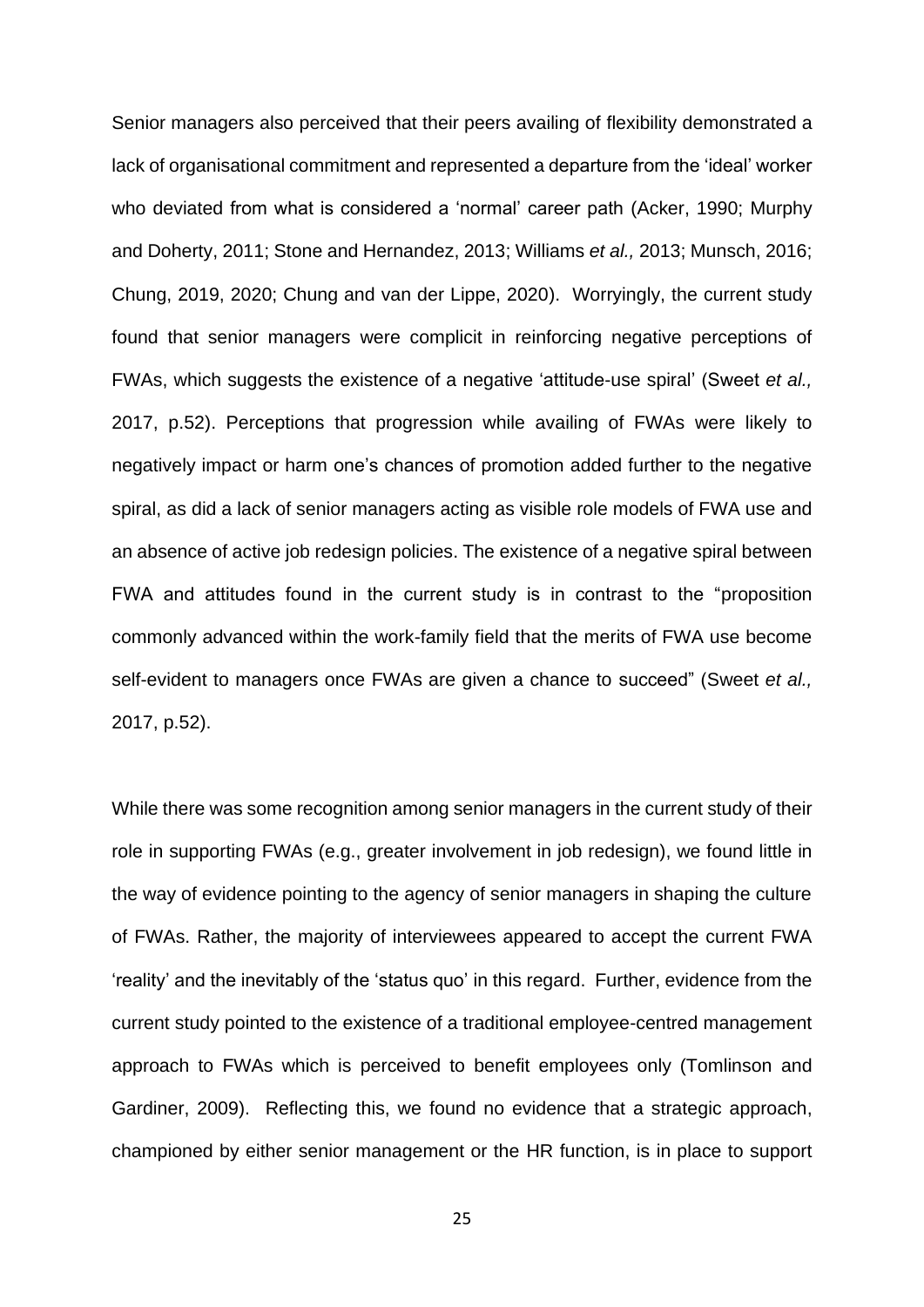the achievement of wide-scale availability and use of FWAs at senior levels (Sweet *et al.,* 2014). The lack of agency among senior managers in positively shaping the culture of FWAs was, we argue, heavily influenced by the low numbers availing of FWAs and thereby acting as positive role models. The complex web of issues reported, including negative perceptions of FWAs and the potentially harmful impact on promotion opportunities, served to further reinforce the low numbers who use "use workplace flexibility at their peril" (Williams *et al.,* 2013 p.210). The 'status quo' observed within the current study may, however, also have been reflective of a general resistance to change and an unwillingness to learn new ways of doing things, both of which have been recognised as characteristic of the Civil Service and problematic in facilitating meaningful change (Baxendale, 2014). As a result of our findings, we argue that widescale FWA use at senior levels in the Civil Service is viewed as not permissible (Sweet *et al.,* 2014).

The findings of the current study have implications for any organisation that aims to attract and retain senior employees. It would seem from the experiences of the three senior managers who were availing of FWAs that, due to the hostile culture towards FWAs at senior level, FWAs could be likened to a double-edged sword. FWAs did enable interviewees to better balance working and their other commitments, which resulted in them continuing in a senior role. However, availing of FWAs had a negative impact on their basic psychological needs, in particular, their sense of belonging in the role (i.e., being an ideal worker (Acker, 1990)) and in the organisation (i.e., believed that they were viewed as being less committed than others (Williams et al., 2013)). Lack of fulfilment of this need is likely to cause unhappiness, which has negative consequence for productivity and may even lead to withdrawal from their role.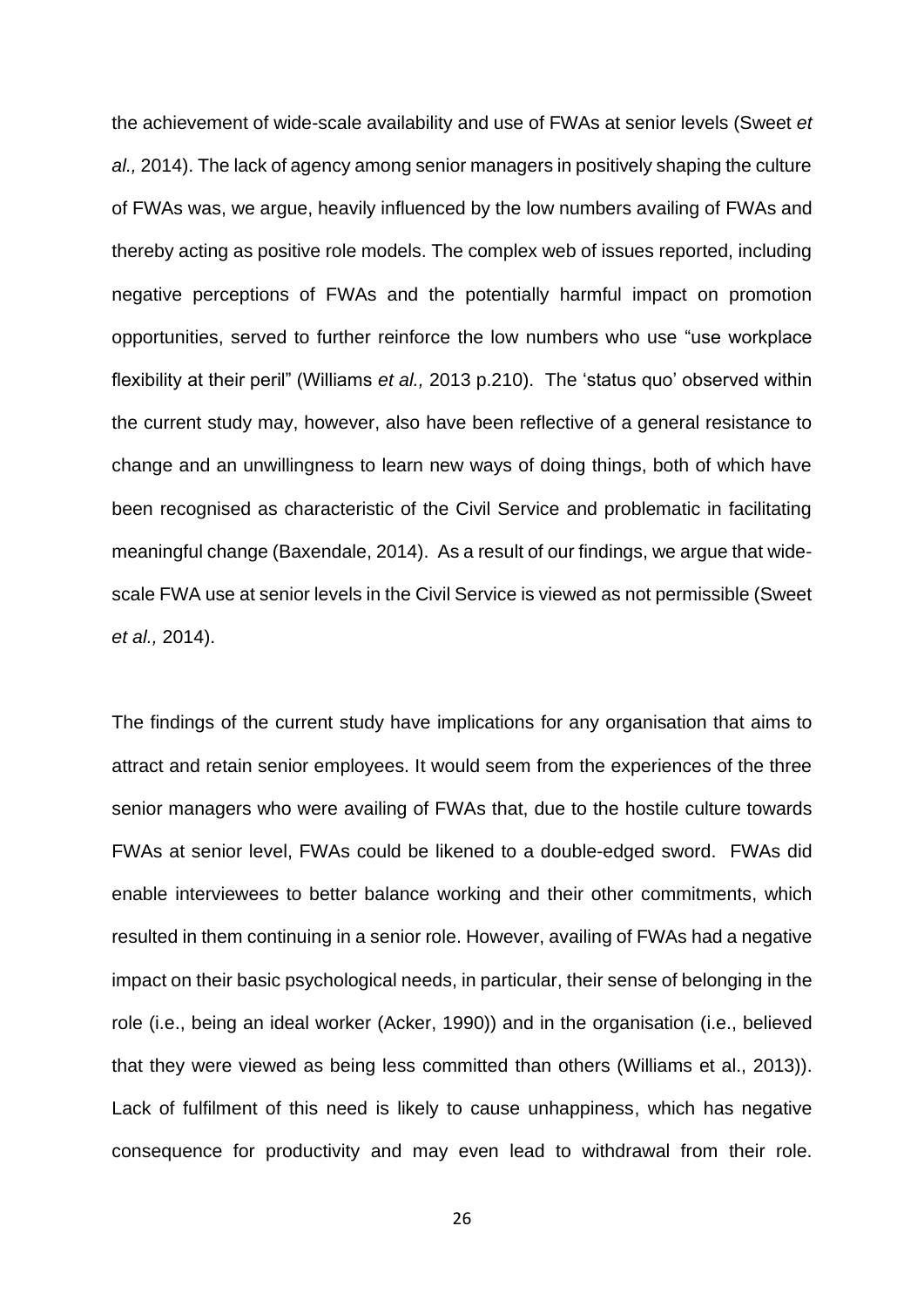Therefore, creating a culture that supports FWAs is important for all employers, who wish to attract and retain the best people for senior positions.

The experiences reported in the current study strongly suggest that if FWAs at senior levels are to gain greater acceptance, senior managers' attitudes need to change. The finding that managers' attitudes to FWAs are malleable over time, with more positive attitudes developed in response to greater experience of supervising peers availing of FWAs, provides some encouragement in this regard (Sweet et al., 2017). However, in an extension to the prior literature, the findings of this study suggest that resistance to change is strong and is reinforced by the actions of individuals who despite supporting FWAs, have sacrificed their arrangement to become senior managers. These individuals conformed to the 'ideal worker' stereotype and organisational norms. The reasoning behind this acceptance is something that requires investigation in future studies.

To promote change, senior managers need to be cognisant that favourable attitudes regarding the positive consequences of FWAs can be achieved when their peers support FWAs. The positive attitude-use spiral observed by Sweet *et al.,* (2017) is thus critical to achieving wide-scale FWA availability and use at senior levels in the public sector. However, where attempts to positively influence attitudes to FWAs remain elusive, senior managers need to acknowledge the complex issues that constrain their agency in shaping a positive flexible working culture. It is hoped that the issues identified as constraining agency in the current research go some way to informing "the types of policies and programs that might convince managers to be stronger advocates for, and supporters of, FWAs" (Sweet *et al.,* 2017, p.52).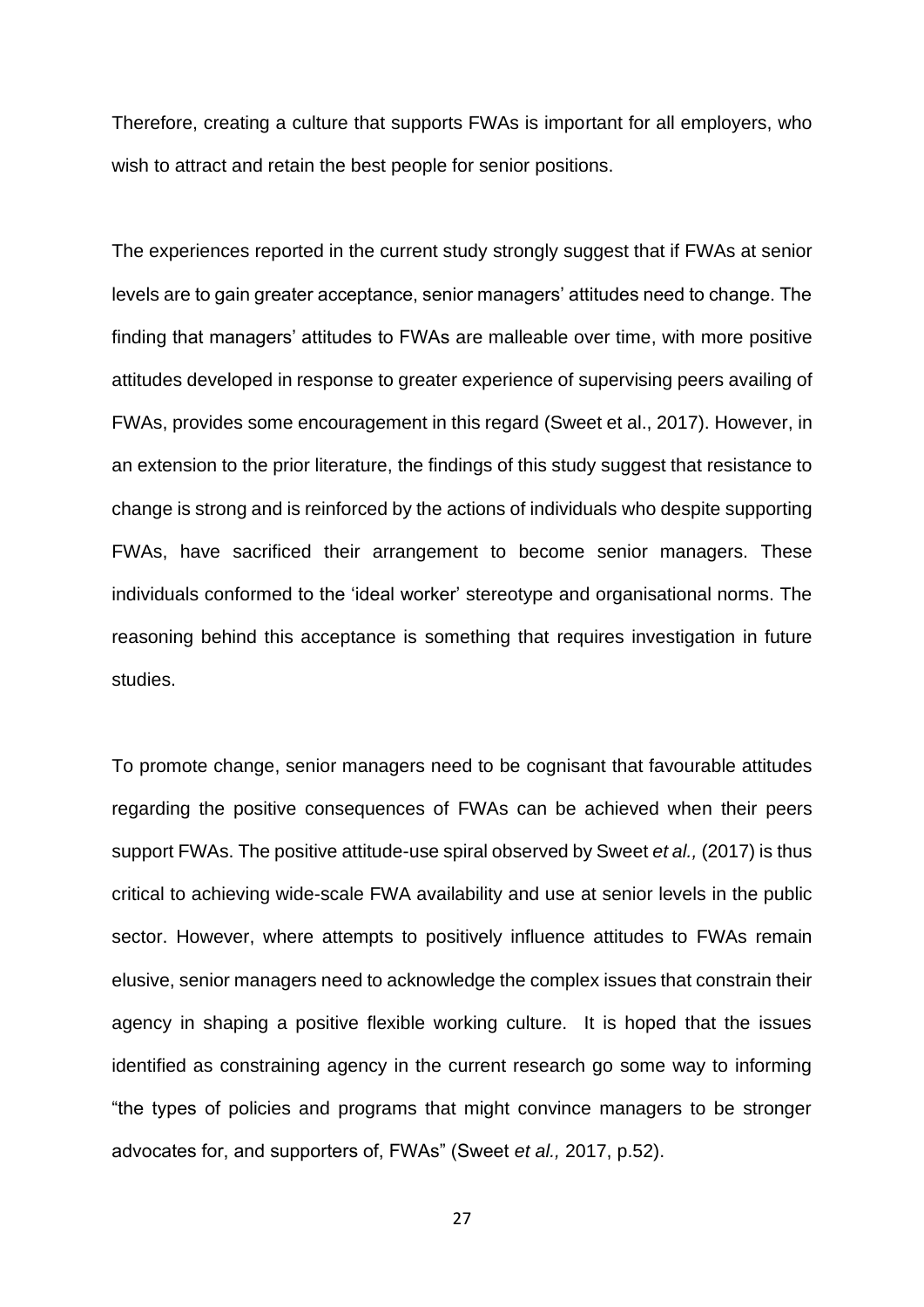The findings of the current study also have implications for the HR function, not only within the Civil Service, but more broadly in organisations where a positive attitudeuse spiral to FWAs is not observed. The findings confirm a culture in which senior positions are best suited to an 'ideal worker'. This culture is out-dated in today's society, particularly in the context of COVID-19 and its implications for work schemas. While engrained workplace norms are difficult to change, the COVID-19 pandemic has resulted in a seismic shock to work practices, thereby providing a unique opportunity for the HR function to contribute to shaping a positive culture in respect of FWAs. The HR function needs to recognise that the existence of formal FWA policies in themselves are not enough. They need to be actively engaged in providing systematic solutions that are supported by senior managers, including redesigning senior roles to suit job-share or part-time roles that fairly allocate workload and responsibility, and in doing so emphasise the benefits of FWAs to senior management. The default resistance to change reported in the current study should be challenged. If FWAs are to gain greater acceptance at senior levels, a radical shift in mindsets is needed to move away from a '*can't do'* culture to one which exemplifies '*how can we promote FWAs for all?'*. It is imperative that talent is not lost in organisations where established hierarchical career progressions opportunities exist. Thus, standard practice should be that the design of senior roles is flexible, with one option for full-time applicants and another for part-time or job-share applicants. The HR function, as a strategic partner, has a key role to play in ensuring that FWAs are available at senior managerial levels. To do this, they need to work closely with senior managers to ensure that FWAs become a reality.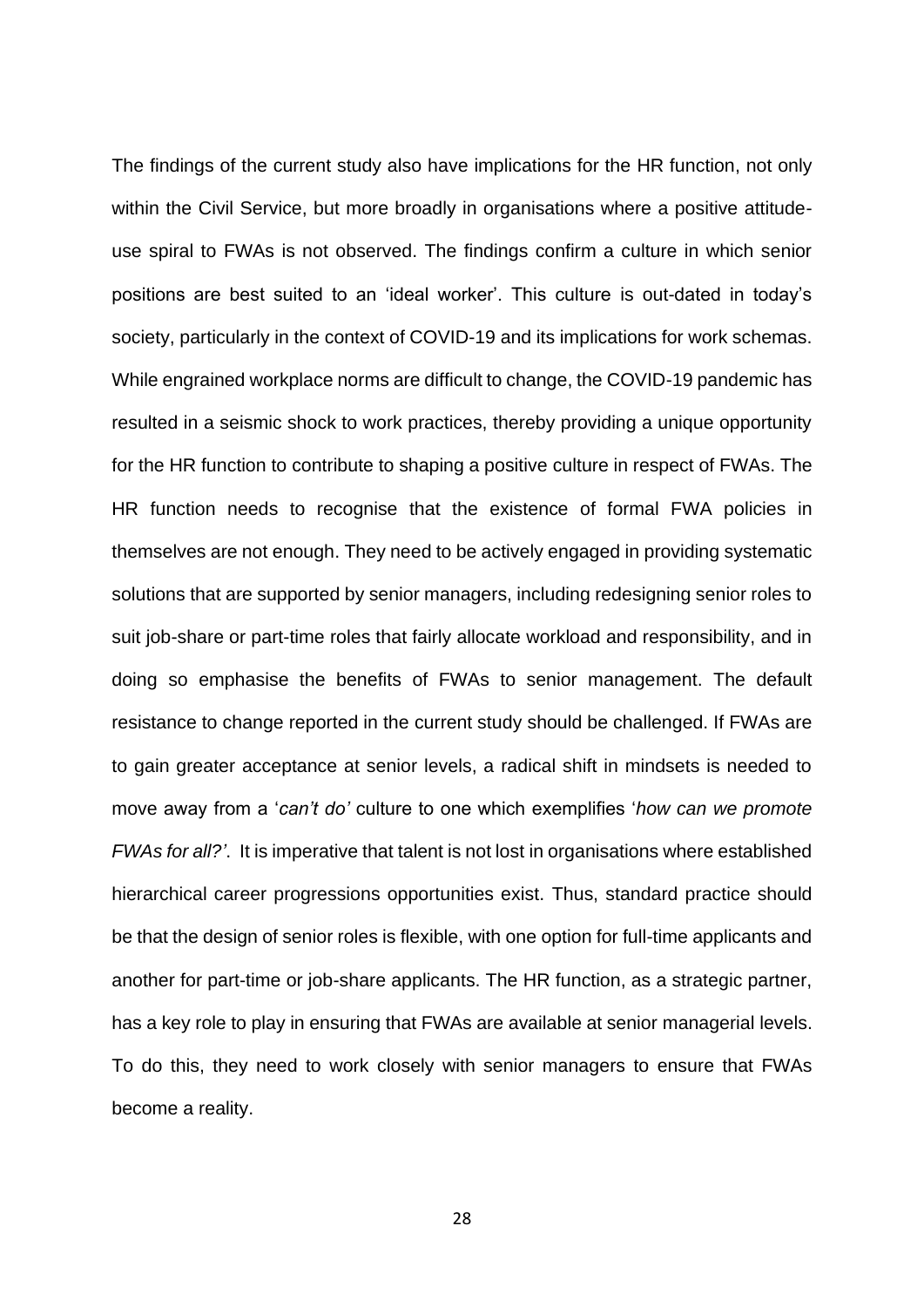While the current study has provided important insights into the realities of FWAs and the issues constraining senior managers' agency in shaping the culture of flexible working in the public sector, it has limitations. The study focussed on the NICS only, therefore the findings may not be reflective of the wider Civil Service, or of other public or private sector organisations where established hierarchical career progression opportunities exist. Accordingly, future research could investigate the factors impacting on senior managers' agency in supporting flexible working in other Civil Service contexts, and in other public sector and potentially private sector organisations to provide further insights.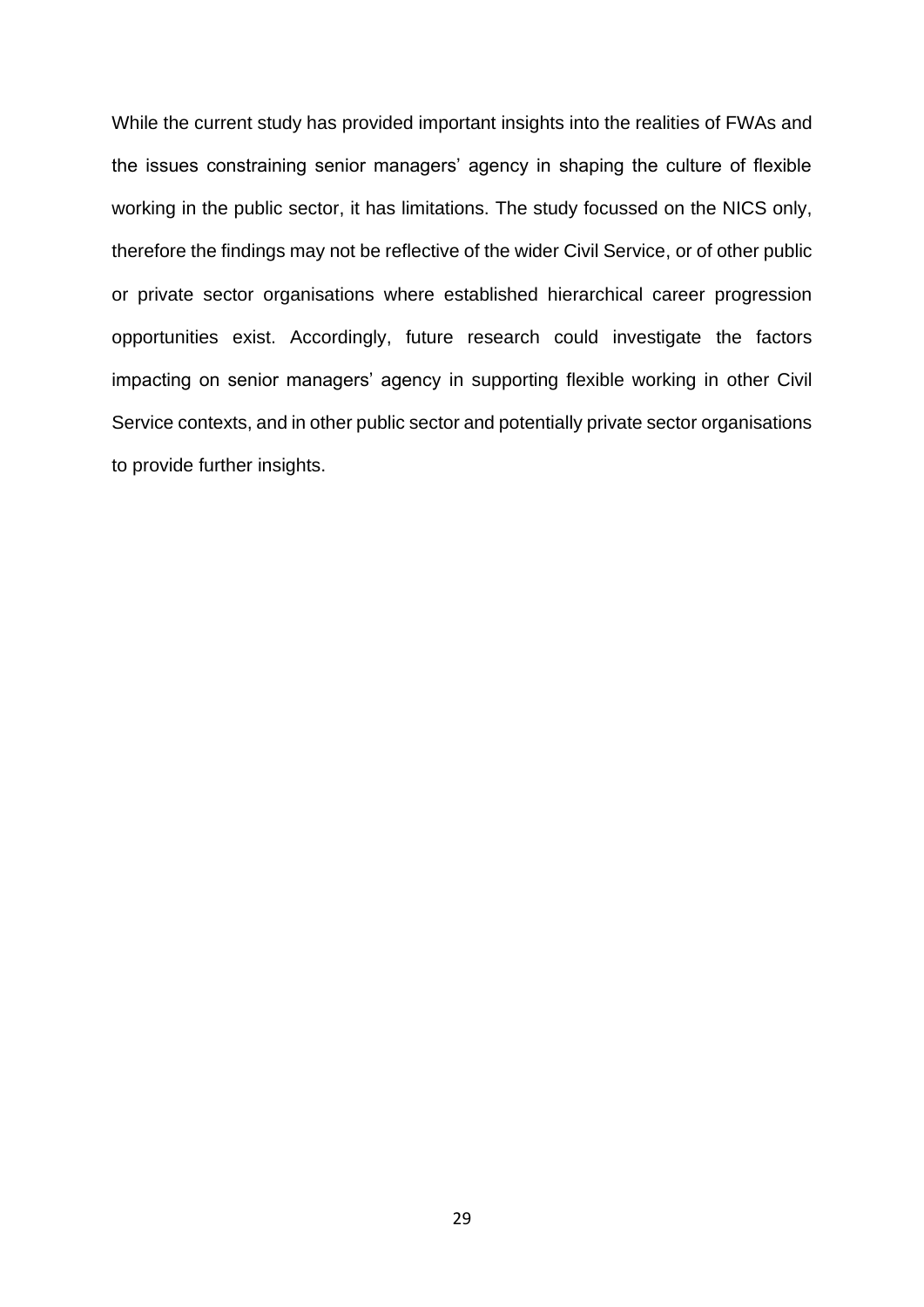## **References**

- Acker, J. (1990), "Hierarchies, jobs, bodies: A theory of gendered organizations", *Gender & Society*, Vol. 4 No. 2, pp.139-158.
- Anderson, D. and Kelliher, C. (2009), "Flexible working and engagement: The importance of choice", *Strategic HR Review*, Vol. 8 No. 2, pp. 13-18.
- Baxendale, C. (2014). *How to Best Attract, Induct and Retain Talent Recruited into the Senior Civil Service*, Cabinet Office, London.
- Blair-Loy, M. (2003), *Career and Family among Women Executives*, Harvard University Press, Cambridge, MA.
- Blanch, A. and Aluja, A. (2012), "Social support (family and supervisor), work-family conflict, and burnout: sex differences", *Human Relations,* Vol. 65*,* pp.811-833.
- Brainine, M. (2003), "Part-time work and job sharing in health care: is the NHS a familyfriendly employer?", *Journal of Health Organization and Management*, Vol. 17 No. 1, pp.53-68.
- Braun, B. and Clarke, V. (2006), "Using thematic analysis in psychology", *Qualitative Research in Psychology*, Vol. 3 No. 2, pp.77-101.
- Byron, K. (2005), "A meta-analytic review of work–family conflict and its antecedents", *Journal of Vocational Behavior*, Vol. 67 No. 2, pp.169-198.
- Chartered Institute of Personnel Development. (2007), *Diversity in Business: A Focus for Progress,* CIPD, London.
- Chatterji, M., Mumford, K. A. and Smith, P.N. (2011), "The public-private sector gender wage differential: Evidence from matched employee-workplace data", *Applied Economics,* Vol. 43 No. 26, pp.3819-3833.
- Chung, H. (2019), "'Women's work penalty' in access to flexible working arrangements across Europe", *European Journal of Industrial Relations*, Vol. 25 No. 1, pp.23- 40.
- Chung, H. (2020), "Gender, flexibility stigma and the perceived negative consequences of flexible working in the UK", *Social Indicators Research*, Vol 151, pp.521-545.
- Chung, H. and van der Horst, M. (2018), "Flexible working and Unpaid Overtime in the UK: The Role of Gender, Parental and Occupational Status", *Social Indicators*, Vol 151, pp.495-520.
- Chung, H. & van der Lippe, T. (2020), "Flexible working, work–life balance, and gender equality: introduction", *Social Indicators Research*, Vol. 151, pp.365–381.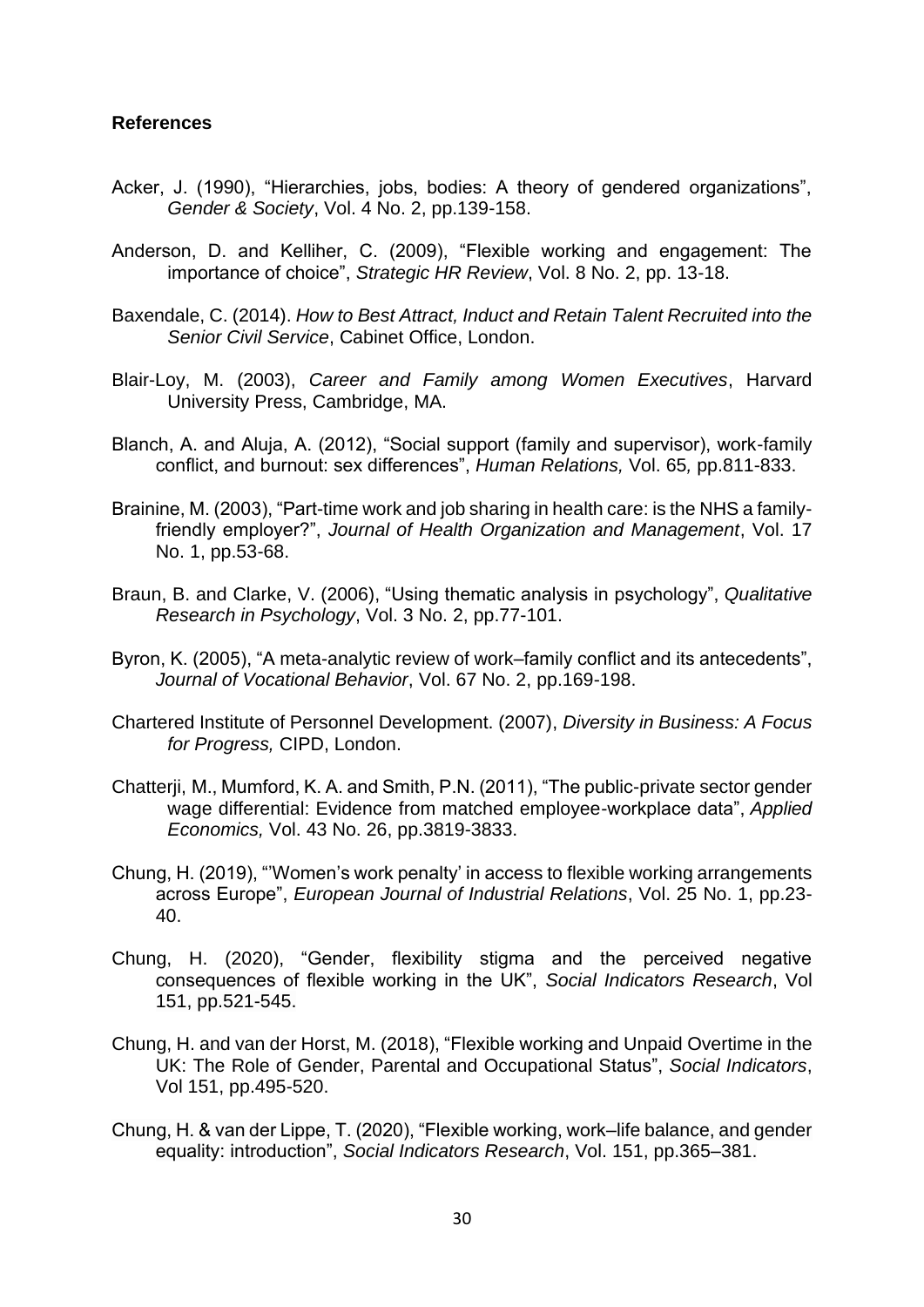- Cohen, J.R., and Single, L.E. (2001), "An examination of the perceived impact of flexible work arrangements on professional opportunities in public accounting", *Journal of Business Ethics*, Vol. 32 No. 4, pp.317–328.
- Colley, L. (2010), **"**Central policies, local discretion: a review of employee access to work-life balance arrangements in a public sector agency", *Australian Bulletin of Labour*, Vol. 36 No. 2, pp.214-237.
- Coltrane, S., Miller, E.C. DeHaan, T. and Stewart, L. (2013), "Fathers and the flexibility stigma", *Journal of Social Issues*, Vol. 69 No. 2, pp.279-302.
- Connell, R. (2005), "Work/life balance, gender equity and social change", *Australian Journal of Social Issues*, Vol. 40 No. 3, pp.369-383.
- Cooper, R. and Baird, M. (2015), "Bringing the "right to request" flexible working arrangements to life: from policies to practice", *Employee Relations*, Vol. 37 No. 5, pp.568-581.
- Crabtree, B. and Miller, W. (1999), "A template approach to text analysis: Developing and using codebooks". In B. Crabtree & W. Miller (Eds.), *Doing qualitative research* (pp. 163-177). Newbury Park, CA: SAGE.
- Creswell, J.W. and Poth, C.N. (2018) "Qualitative Inquiry and Research Design: Choosing Among Five Approaches". 4th edn. London: SAGE Publications Ltd.
- DeSivatte, I. and Guadamillas, F. (2013), "Antecedents and outcomes of implementing flexibility policies in organizations", *The International Journal of Human Resource Management*, Vol. 24 No. 7, pp.1327-1345.
- Dick, P. (2004), "Between a rock and a hard place: The dilemmas of managing parttime working in the police service", *Personnel Review*, Vol. 33 No. 3, pp.302-321.
- Dishon-Berkovits, M. (2014), "Burnout: contributing and protecting factors within the work–family interface", *Journal of Career Development,* Vol. 41, pp.467-486.
- Dodson, L. (2013), "Stereotyping low-wage mothers who have work and family conflicts", *Journal of Social Issues,* Vol. 69 No. 2, pp.257-278.
- Glass, J. (2004), "Blessing or curse?: Work-family policies and mother's wage growth over time", *Work and Occupations*, Vol. 31 No. 3, pp.367-394.
- Golden, L. (2009), "Flexible daily work schedules in the U.S. jobs: Formal introductions needed?", *Industrial Relations*, Vol. 48, pp.27–54.
- Greenhaus, J.H. and Beutell, N.J. (1985), "Sources of conflict between work and family roles", *The Academy of Management Review*, Vol. 10, pp.76-88.
- Hall, L. and Atkinson, C. (2006), "Improving working lives, flexible working and the role of employee control", *Employee Relations*, Vol. 28 No. 4, pp.374-386.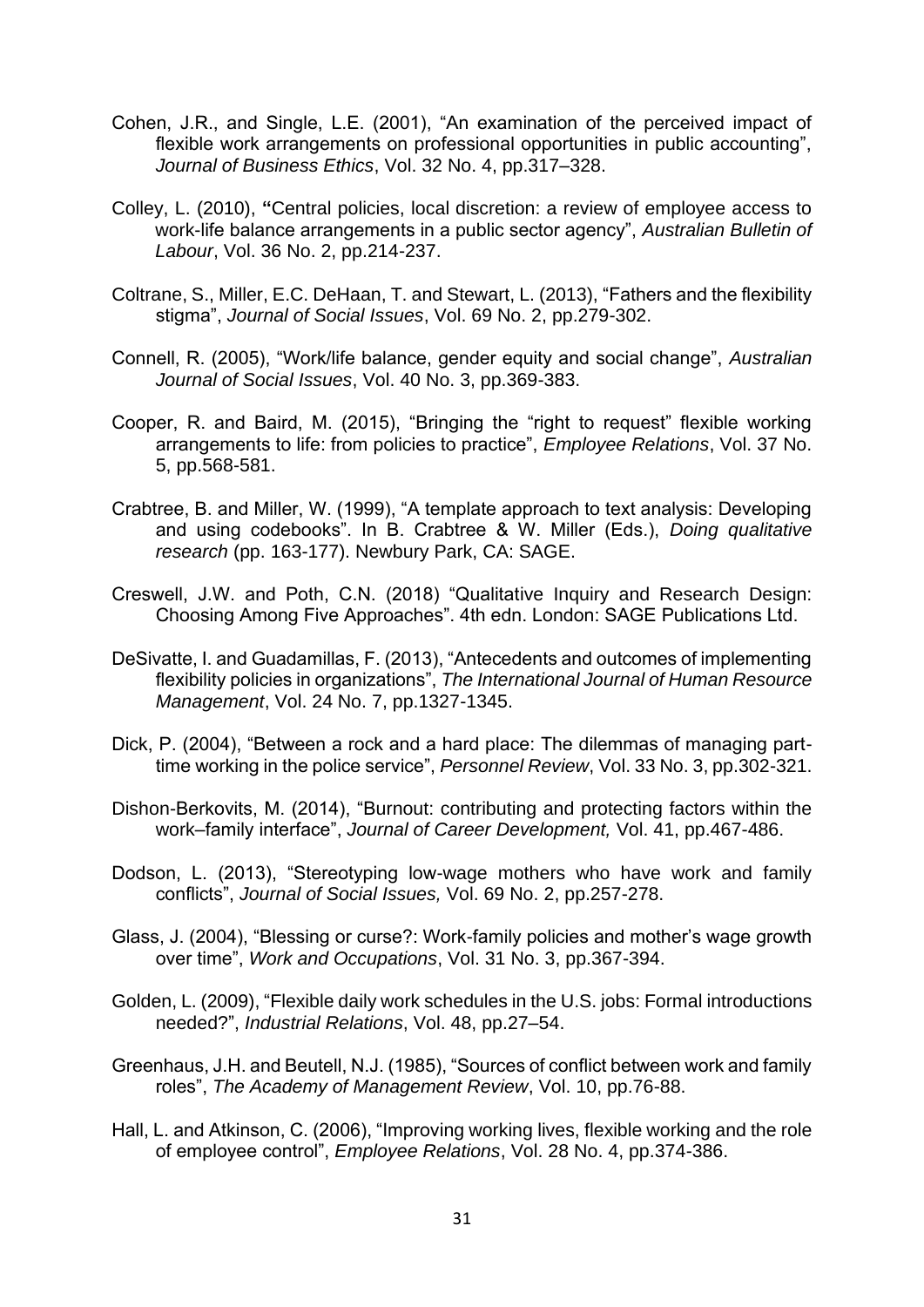- Houghton, K.R., Foth, M. and Hearn, G. (2018), "Working from the other office: trialling coworking spaces for public servants", *Australian Journal of Public Administration*, Vol. 77 No. 4, pp.757-778.
- Hughes, R. and Wilson, K. (2005), "*SCS Pay Market Comparability Study*", The Hay Group Management Limited, available at: https://www.civilservant.org.uk/library/2005\_hay\_scs\_pay\_report.pdf (accessed 22nd November 2021).
- Institute for Government (2019), *Grade Structures of the Civil Service,* available at: [https://www.instituteforgovernment.org.uk/explainers/grade-structures-civil](about:blank)[service](about:blank) (accessed 19 January 2021).
- Kelly, E.L. and Kalev, A. (2006), "Managing flexible work arrangements in US organizations: formalized discretion or a 'right to ask'", *Socio-Economic Review,* Vol. 4 No. 3, pp.379-416.
- Kelly, E.L., Moen, P. and Tranby, E. (2011), "Changing workplaces to reduce workfamily conflict schedule control in a white-collar organization", *American Sociological Review*, Vol. 76 No. 2, pp.265-290.
- Kim, J. and Wiggins, M.E. (2011), "Family-friendly human resource policy: is it still working in the public sector", *Public Administration Review*, Vol. 71 No. 5, pp.728-739.
- Kossek, E.E., Lautsch, B. and Eaton, S.C. (2005), "Flexibility enactment theory: Relationships between type, boundaries, control, and work-family effectiveness". In E.E. Kossek & S. J. Lambert (Eds.), *Work and life integration: Organizational, cultural, and individual perspectives,* Lawrence Erlbaum Associates, Mahwah, NJ.
- Kossek, E.E., Lewis, S. and Hammer, L. (2010), "Work–life initiatives and organizational change: Overcoming mixed messages to move from the margin to the mainstream", *Human Relations*, Vol. 63 No. 1, pp.3-19.
- Kossek, E.E., Ollier‐Malaterre, A., Lee, M., Pichler, S. and Hall, D. (2016), "Line managers' rationales for professionals' reduced‐load work in embracing and ambivalent organizations", *Human Resource Management*, Vol. 55 No .1, pp.143-171.
- Leslie, L.M., Manchester C.F., Park T-Y and Mehing, S.A. (2012), "Flexible work practices: a source of career premiums or penalties?", *Academy of Management Journal*, Vol. 55 No. 6, pp.1407-1428.
- Lewis, G.B., Boyd, J. and Pathak, R. (2018). "Progress toward pay equity in state governments?", *Public Administration Review,* Vol. 78 No. 3, pp.386-397.
- McDonald, P., Bradley, L. and Brown, K. (2008), "Visibility in the workplace: still an essential ingredient for career success?" *The International Journal of Human Resource Management*, Vol. 19 No. 12, pp.2198-2215.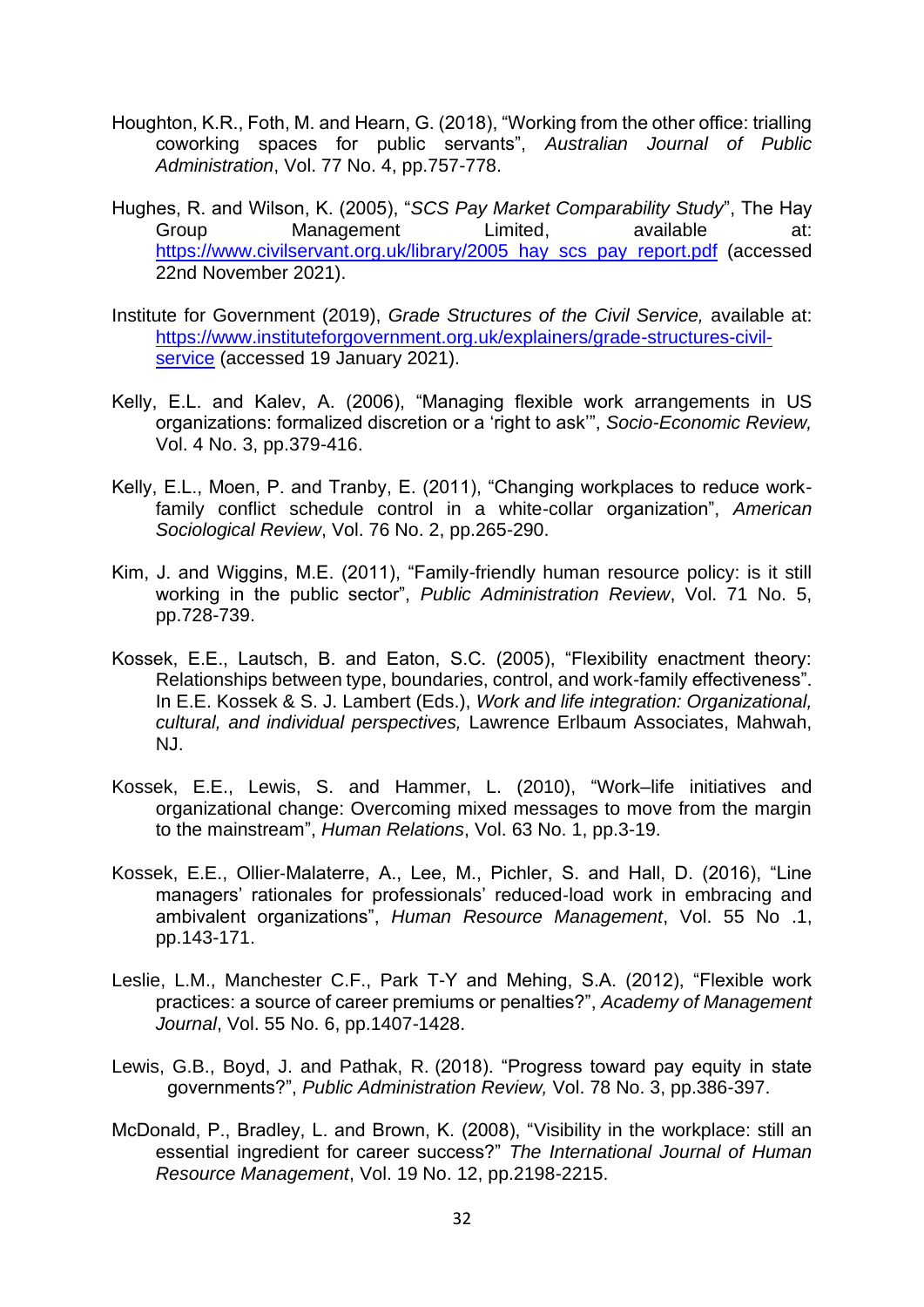- McNamara, T., Pitt-Catsouphes, M., Brown, M., & Matz-Costa, C. (2012). "Access to and utilization of flexible work options", *Industrial Relations*, Vol. 51 No 4, pp.936–965.
- Munsch, C. (2016), "Flexible work, flexible penalties: the effect of gender, childcare, and type of request on the flexibility bias", *Social Forces*, Vol. 94 No. 4, pp.1567- 1591.
- Murphy, F. and Doherty, L. (2011), "The experience of work life balance for Irish senior managers", *Equality, Diversity and Inclusion: An International Journal*, Vol. 30 No. 4, pp. 252-277.
- Northern Ireland Assembly (2011), *Staffing Levels in the Northern Ireland Civil Service*, Northern Ireland Assembly, Belfast.
- OECD (2016) *Engaging Public Employees for a High-Performing Civil Service*, OECD Public Governance Reviews, OECD Publishing, Paris (available at https://read.oecd-ilibrary.org/governance/engaging-public-employees-for-ahigh-performing-civil-service 9789264267190-en#page86) (accessed 20<sup>th</sup> November 2021).
- OECD (2021), *Government at a Glance 2021,* OECD Publishing, Paris, available at: https://read.oecd-ilibrary.org/governance/government-at-a-glance-2021\_1c258f55-en#page4 (accessed 10 November 2021)
- Onken-Menke, G., Nüesch, S. and Kröll, C. (2018), "Are you attracted? Do you remain? Meta-analytic evidence on flexible work practices", *Business Research*, Vol. 11 No. 2, pp.239-277.
- Reskin, B., and Padavic, I. (2002). *Women and Men at Work*, Pine Forge Press, Thousand Oaks, CA.
- Rudman, L.A., and Mescher, K. (2013), "Penalizing men who request a family leave: Is flexibility stigma a femininity stigma?", *Journal of Social Issues*, Vol. 69 No. 2, pp.322-340.
- Russell, H., Smyth, E., McCoy. S., Grotti, R., Watson, D. and Kenny, O. (2017), A Study of Gender in Senior Civil Service Positions in Ireland, ESRI Research Series Number 66, Dublin.
- Ryan, A.M. and Kossek, E.E. (2008), "Work-Life Policy Implementation: Breaking Down or Creating Barriers to Inclusiveness?", *Human Resource Management*, Vol. 47 No 2, pp.295-310.
- Sharma, H. and Yadav, V. (2019), "Family-friendly workplace support: Organisational commitment", *SCMS Journal of Indian Management*, Vol. 16 No. 4, pp. 66-74.
- Shockley, K.M., Shen, W., de Nunzio, M.M., Arvan, M.L., and Knudsen, E.A. (2017), "Disentangling the relationship between gender and work–family conflict: An